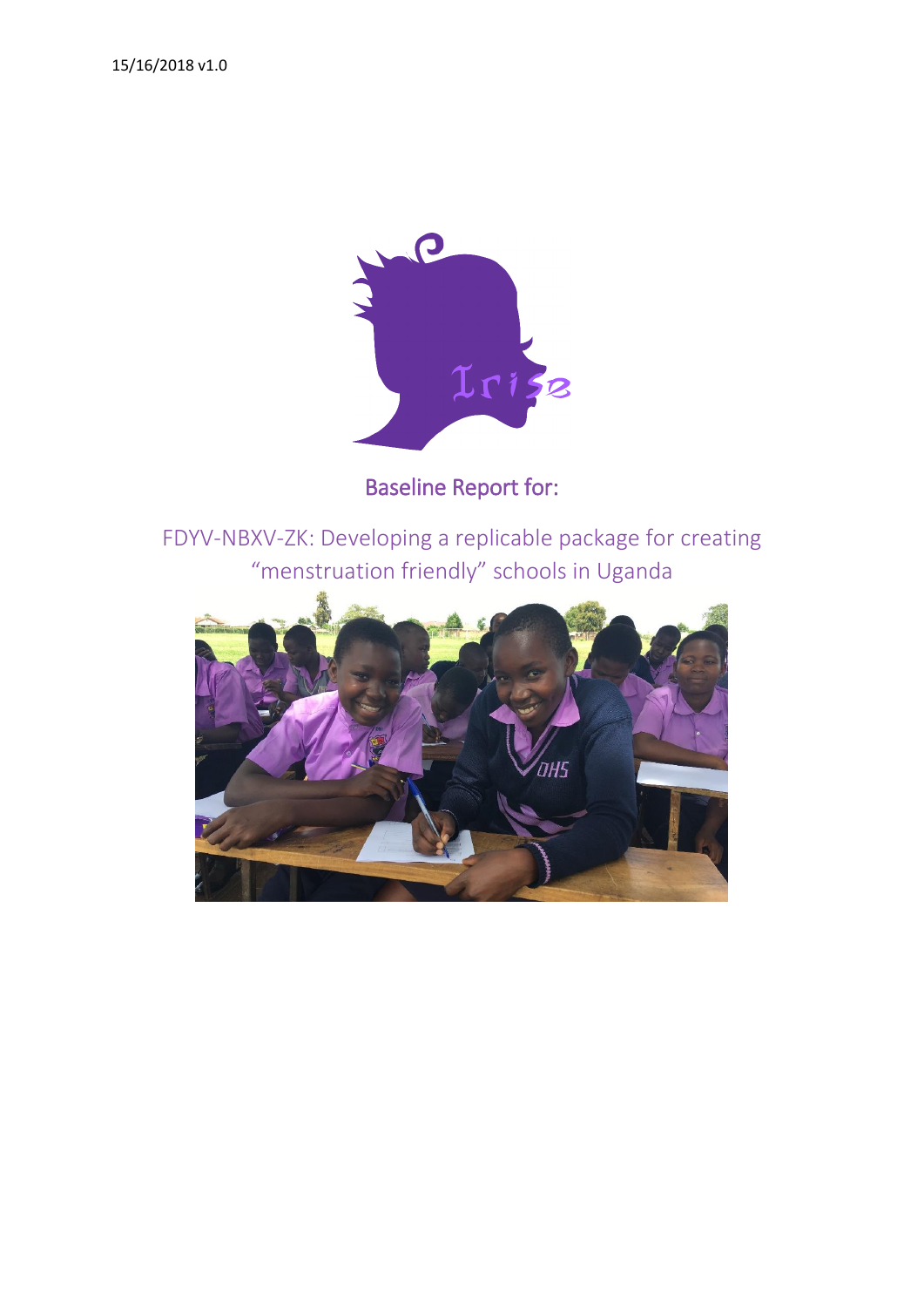# Contents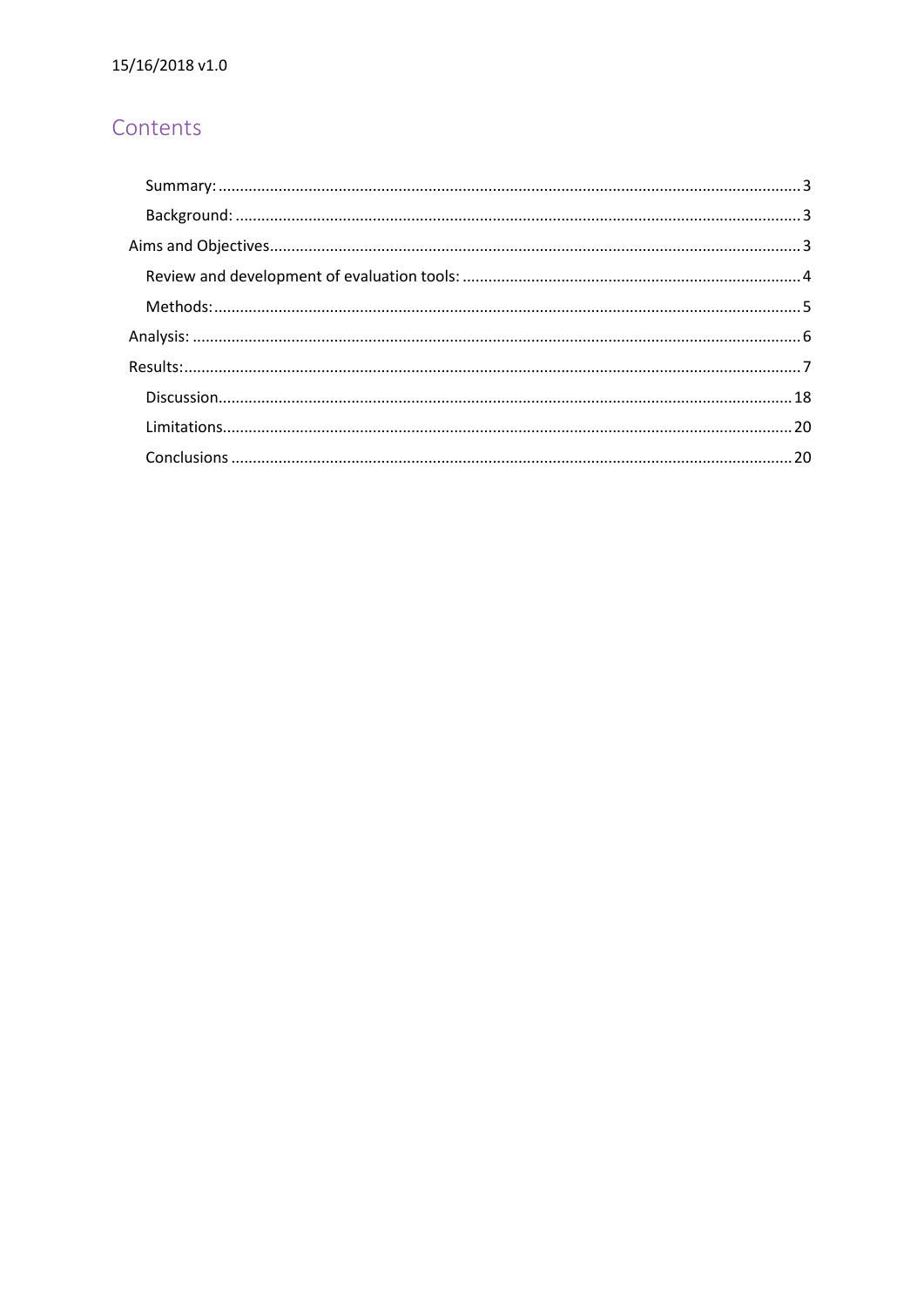#### <span id="page-2-0"></span>Summary:

Baseline data collection and analysis with girls, boys, parents and teachers in the 10 target schools and community enabled an exploration of girls' baseline menstrual health & hygiene (MHH) experiences and practices, the characteristics of the target population (including disability and socioeconomic status), an assessment of parents' readiness to change and an understanding of the current support for menstruation in schools. Data was also used to calculate a project specific baseline and update indicators and milestones in the log frame. The baseline was consistent with previous baseline work in the area and revealed a population with high levels of deprivation and disability where MHH is a significant challenge for girls. Schools and parents demonstrated an awareness of the issue and some readiness to take action. However, knowledge and attitudes towards menstruation among all groups were inadequate. A focus on improving knowledge and attitudes in order to engage parents and staff in making tangible improvements for girls is needed.

### <span id="page-2-1"></span>Background:

This project builds on and is informed by a pilot study<sup>1</sup> and randomised control trial<sup>2</sup> investigating the impact of menstrual health and hygiene (MHH) interventions on girls' school engagement conducted by Irise International in partnership with the University of Sheffield.

Key learning from this work highlighted the need for better measures to capture menstrual related absenteeism and the need to capture effects on girls' confidence and concentration in order to quantify the full impact of MHH interventions on girls' wellbeing. It also highlighted the importance of community engagement and shifts in the attitudes of parents, teachers and the wider community in order for the benefits of MHH interventions to be fully realised and sustained.

The evaluation tools and approach used in this project build on the tools used and the learning from these two research projects and additionally include:

- More holistic measures of the impact of MHH interventions on girls' outcomes and wellbeing
- Tools to track changes in the attitudes and behaviours of the wider community and support network surrounding girls

# <span id="page-2-2"></span>Aims and Objectives

**.** 

- 1. To capture a baseline for the project
	- a. To explore girls' baseline MHH experiences and practices
	- b. To establish the characteristics of the target population including socioeconomic status and prevalence of disabilities.
	- c. To assess and understand parents' baseline readiness to change and support for improving MHH
	- d. To assess and understand current support for menstruation in schools
	- e. To establish a project specific baseline for log frame indicators and update milestones in the context of baseline

<sup>1</sup> <https://www.sheffield.ac.uk/scharr/sections/dts/statistics/inspires>

<sup>2</sup>http://www.irise.org.uk/uploads/4/1/2/1/41215619/does\_menstrual\_hygiene\_matter\_research\_protocol\_for\_white\_ros e.pdf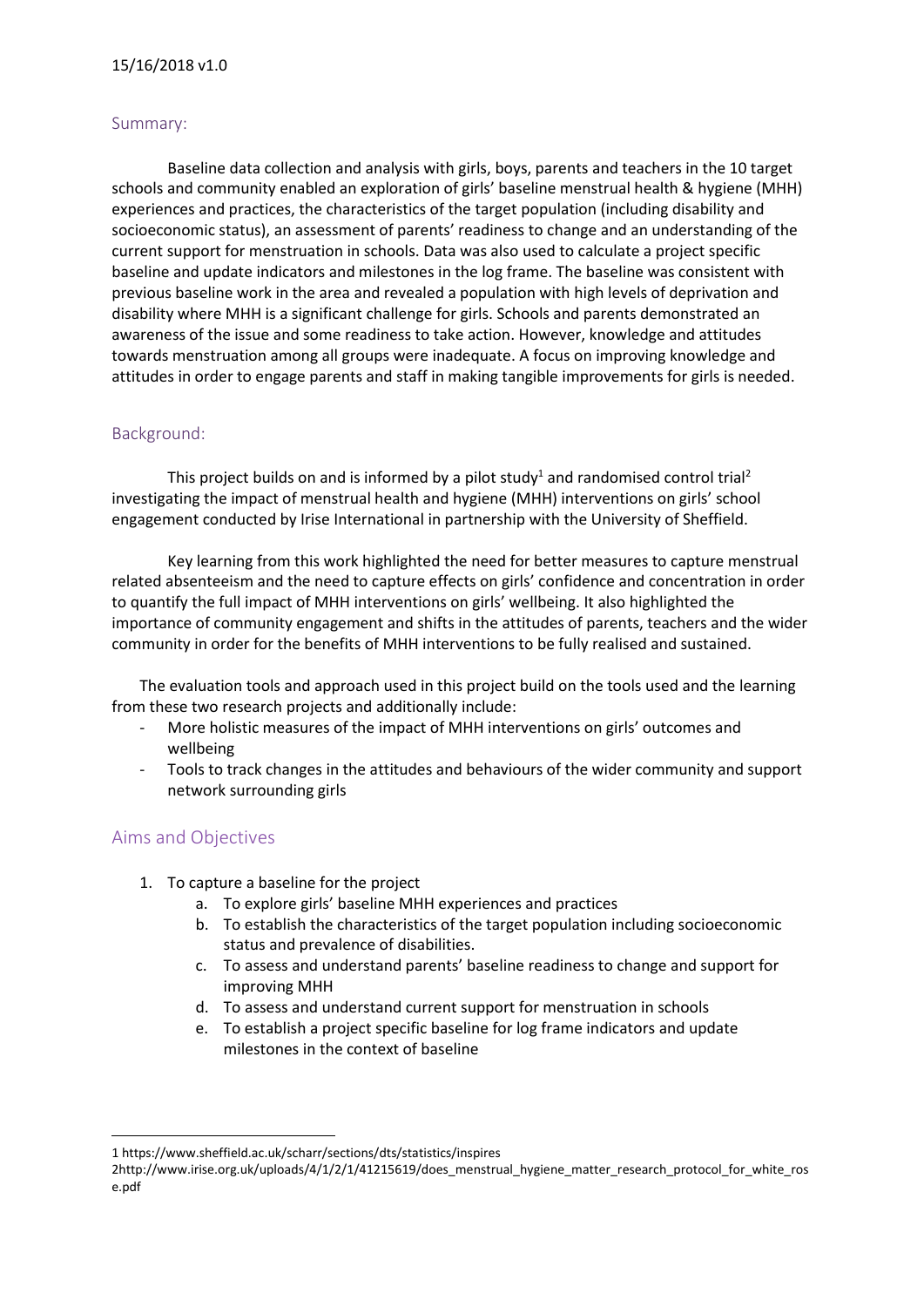$\overline{a}$ 

## <span id="page-3-0"></span>Review and development of evaluation tools:

The table below summarises the tools developed, their components, purpose and development work undertaken prior to baseline collection<sup>3</sup>:

| Tool              | <b>Components</b>                          | <b>Development work</b>             |
|-------------------|--------------------------------------------|-------------------------------------|
| Menstruation      | -menstruation school policies              | The school checklist used in        |
| friendly school   | -emergency pads                            | previous work was refined to        |
| checklist         | -long term supply of pads                  | fully reflect new government        |
|                   | -gender sensitive facilities               | policy about MHM provision in       |
|                   | -allocated member of staff                 | schools. More detailed              |
|                   | -process for disposal of sanitary products | guidance was created to aid         |
|                   | -working with parents to make              | objective assessment of             |
|                   | improvements                               | schools by field staff.             |
| Girls' Survey     | -Demographic, socioeconomic and disability | The survey was discussed with       |
|                   | data <sup>4</sup>                          | researcher Julie Hennegan and       |
|                   | -Menstrual hygiene products and practices  | questions were included to          |
|                   | -Confidence and comfort                    | enable a multidomain, holistic      |
|                   | -Knowledge and attitudes                   | assessment of girls' MHH.           |
|                   | -School attendance                         | Questions were adapted from         |
|                   | -Reproductive health                       | a questionnaire used in her         |
|                   |                                            | research <sup>5</sup> for menstrual |
|                   |                                            | hygiene products and hygiene        |
|                   |                                            | and reproductive health.            |
| Girls' attendance | -school attendance and self-esteem         | This approach was included          |
| diaries           |                                            | following discussions with          |
|                   |                                            | Professor Helen Weiss about         |
|                   |                                            | the use of attendance diaries       |
|                   |                                            | to measure menstrual related        |
|                   |                                            | absenteeism in her current          |
|                   |                                            | study-initial results are           |
|                   |                                            | promising <sup>6</sup> .            |
| School register   | -attendance data for girls in P6 in target | <b>NA</b>                           |
| data capture      | schools                                    |                                     |
| form              |                                            |                                     |
| School            | -school level performance data in Primary  | <b>NA</b>                           |
| performance data  | Leaving Exams (PLE)                        |                                     |
| capture form      |                                            |                                     |
| Boys' Survey      | -Demographic, socioeconomic and disability | These surveys were reviewed         |
|                   | data                                       | by the Uganda team and              |
|                   | -Confidence                                | adjustments to language and         |
|                   | -Attitudes and knowledge                   | phrasing were made in               |
| Teachers' Survey  | - Confidence                               | response to feedback from           |

3 Copies of tools and guidance can be accessed here: https://drive.google.com/drive/folders/1cKl4qlWwsx64Yfp2kdnG\_ nGixRkEIy5?usp=sharing

4 We used a modified version of the Washington Group Short Set to measure disability. A question about language that did not translate well and was less relevant to the impact of disability on menstrual hygiene practices was removed. An adapted version of the Afrobarometer Lived Poverty Index was used as a measure of social economic status. It is described in this document as the Lived Poverty Score (LPS)

5 Hennegan J, Dolan C, Wu M, et al Measuring the prevalence and impact of poor menstrual hygiene management: a quantitative survey of schoolgirls in rural Uganda. BMJ Open 2016;6:e012596. doi: 10.1136/bmjopen-2016-012596 6 http://gtr.ukri.org/projects?ref=MR%2FP020283%2F1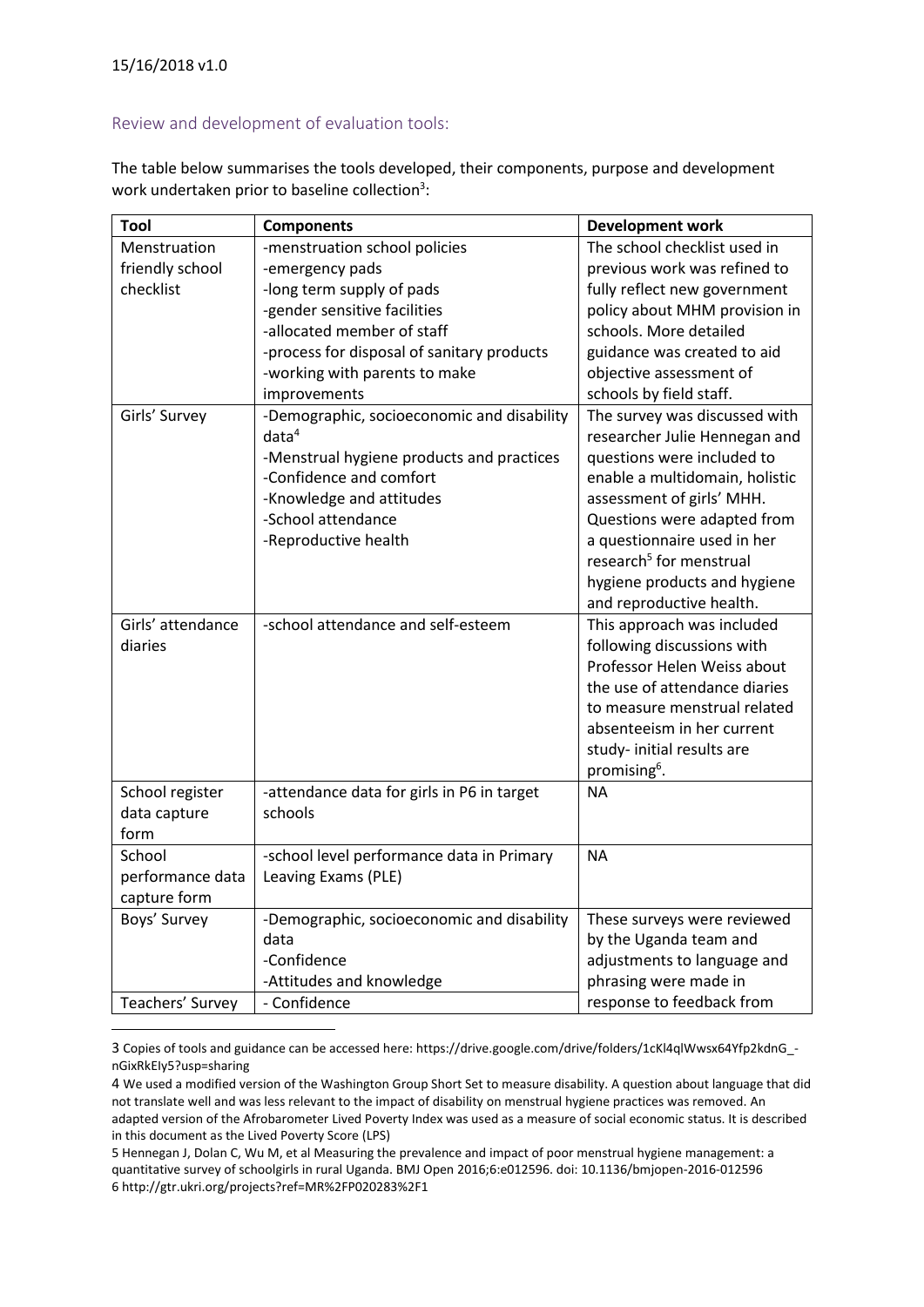|                        | - Knowledge                                  | field staff and program              |
|------------------------|----------------------------------------------|--------------------------------------|
|                        | -Attitudes                                   | participants who had                 |
|                        |                                              | completed the surveys as part        |
|                        |                                              | of previous projects.                |
| Parents                | -Parents knowledge of MHH                    | The tools and approach were          |
| Community              | -Parents belief systems and attitudes to     | adapted from REPLACE (a              |
| Readiness to           | MHH                                          | successful behaviour change          |
| Change questions       | -Parents efforts to improve MHH              | approach used to address             |
| and scoring table      | -Parents knowledge of efforts to improve     | social norms perpetuating            |
|                        | <b>MHH</b>                                   | <b>Female Genital Mutilation in</b>  |
|                        | -Parents efforts to mobilise resources to    | Europe) <sup>7</sup> . Meetings with |
|                        | improve MHH                                  | academics who developed the          |
|                        | -Overall readiness to change score           | original approach informed           |
| <b>Adapted REPLACE</b> | -A full set of REPLACE tools were created to | our adaptation.                      |
| tools                  | collect baseline data for the impact         |                                      |
|                        | evaluation and work with the intervention    |                                      |
|                        | community to implement an adapted            |                                      |
|                        | version of the REPLACE <sup>8</sup> .        |                                      |

Guidance was also developed for each tool to aid the team during data collection and training.

# <span id="page-4-0"></span>Methods:

The table below summarises the data collection process for each tool:

| Tool              | <b>Method of data collection</b>                              | <b>Sample Size</b>   |
|-------------------|---------------------------------------------------------------|----------------------|
| Menstruation      | Project officers completed the school checklist through       | 10 schools (all      |
| friendly school   | conversations with senior staff at the project schools        | schools involved in  |
| checklist         | and inspection of relevant facilities and policies.           | project)             |
| Girls' Survey     | The survey was completed in facilitated small groups of       | 113 girls (approx.   |
|                   | up to 10 girls per facilitator. Girls completed the survey    | 10 from each         |
|                   | privately with the facilitator working through each           | school)              |
|                   | question with the group and addressing any questions          |                      |
|                   | or concerns.                                                  |                      |
| Girls' attendance | Given to girls to complete during July and August.            | Offered to all girls |
| diaries           |                                                               | enrolled in P6 in    |
|                   |                                                               | target schools       |
| School register   | One month of attendance data (March-April 2018 <sup>9</sup> ) | 356 girls (approx.   |
| data capture      | captured from girls in P6.                                    | 35 from each         |
| form              |                                                               | school)              |
| School            | Request last year's results from project schools              | 304 girls who        |
| performance data  | disaggregated by gender.                                      | completed PLE in     |
| capture form      |                                                               | 2017                 |
| Boys' Survey      | The survey was completed in facilitated small groups of       | 114 (approx. 10      |
|                   | up to 10 boys per facilitator. Girls completed the survey     | from each school)    |
|                   | privately with the facilitator working through each           |                      |

<sup>7</sup> http://www.replacefgm2.eu/resource/tools.aspx

1

<sup>8</sup> The results of the impact evaluation will be analysed and written-up separately.

<sup>9</sup> Time period selected to minimise influence of other causes of absenteeism e.g. during exam periods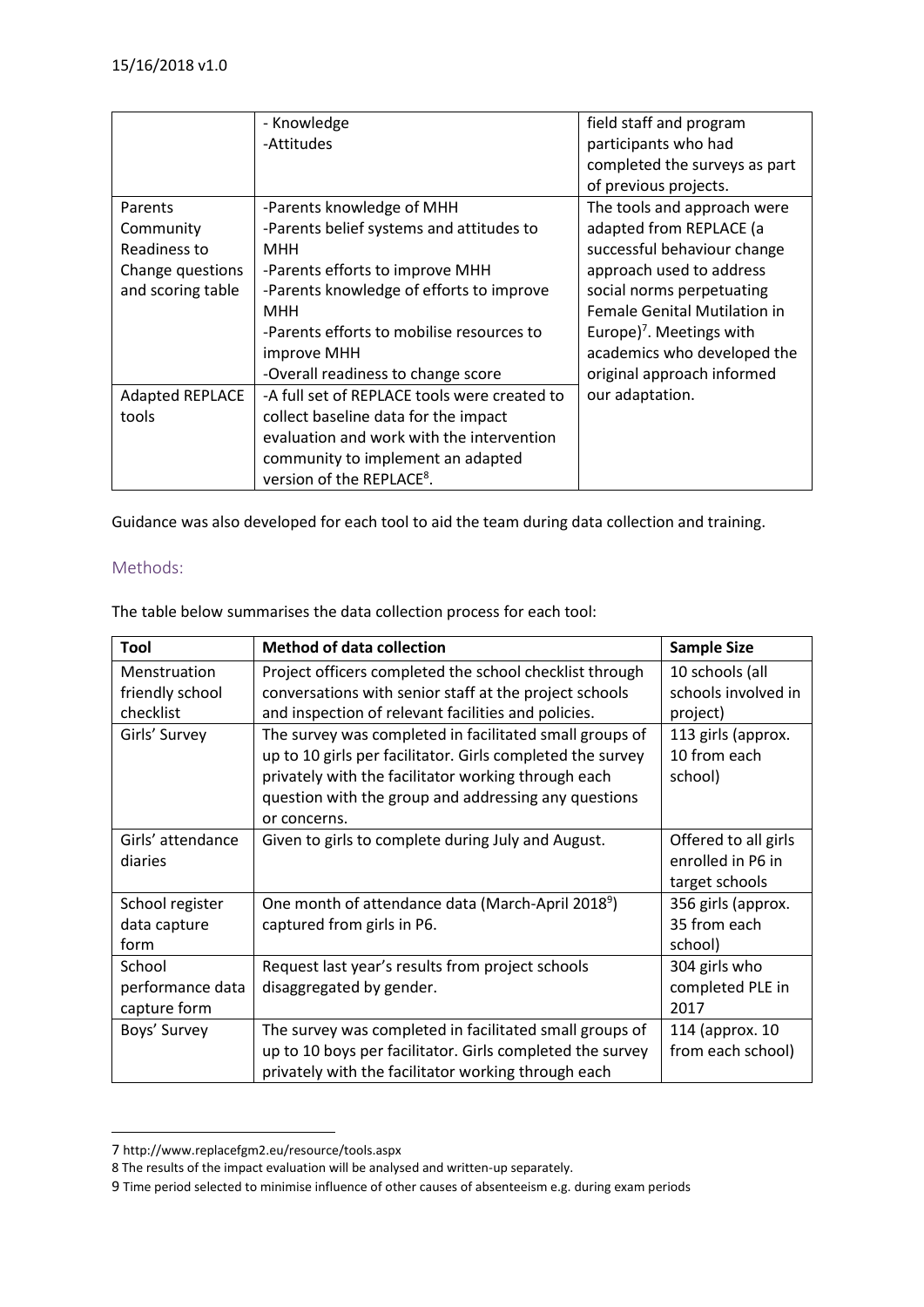|                   | question with the group and addressing any questions   |                 |
|-------------------|--------------------------------------------------------|-----------------|
|                   | or concerns.                                           |                 |
| Teachers' Survey  | The survey was completed in facilitated sessions where | 73 teachers     |
|                   | teachers were learning more about the project.         | (approx. 7 from |
|                   |                                                        | each school)    |
| Parents           | Focus group discussions and interviews were conducted  | 5 parents       |
| Community         | with parents from the community in which the schools   |                 |
| Readiness to      | are located.                                           |                 |
| Change questions  |                                                        |                 |
| and scoring table |                                                        |                 |

# <span id="page-5-0"></span>Analysis:

The analysis plan for each data set is summarised in the table below:

| Tool                                                           | <b>Analysis</b>                                                                                                                                                                                                                                                                                                                                                                                                                                                                                                                                                                                                                                                                                                                                                                                                           |
|----------------------------------------------------------------|---------------------------------------------------------------------------------------------------------------------------------------------------------------------------------------------------------------------------------------------------------------------------------------------------------------------------------------------------------------------------------------------------------------------------------------------------------------------------------------------------------------------------------------------------------------------------------------------------------------------------------------------------------------------------------------------------------------------------------------------------------------------------------------------------------------------------|
| <b>Menstruation friendly</b>                                   | Questions reflect 9 key components of a menstruation friendly school                                                                                                                                                                                                                                                                                                                                                                                                                                                                                                                                                                                                                                                                                                                                                      |
| school checklist                                               | and were combined to produce a score out of 9.                                                                                                                                                                                                                                                                                                                                                                                                                                                                                                                                                                                                                                                                                                                                                                            |
| Girls' Survey data                                             | Measuring MHH- Questions were grouped into different MHH domains<br>designed to capture a holistic understanding of adequate MHH. Criteria<br>were developed to define what constituted adequate MHH in each<br>domain. Each girl was scored as adequate or inadequate in each domain<br>and then the domains were combined into an overarching score to give<br>the proportion of girls with adequate MHH.<br>Self-reported absenteeism- Girls' average self-reported menstrual<br>related absenteeism was calculated using a question on the survey.<br>Confidence and concentration- questions were converted into a score<br>out of 4 with a score of >2 considered adequate.<br>Knowledge- mean average score on knowledge questions calculated. A<br>score of >80% of key knowledge statements classed as adequate. |
|                                                                | Attitudes- questions were converted into a score.                                                                                                                                                                                                                                                                                                                                                                                                                                                                                                                                                                                                                                                                                                                                                                         |
| School register data                                           | Mean absenteeism calculated.<br>Proportion of girls missing any school calculated.                                                                                                                                                                                                                                                                                                                                                                                                                                                                                                                                                                                                                                                                                                                                        |
| School performance<br>data                                     | Proportion of girls scoring greater than a 1 or a 2 in PLE exams.                                                                                                                                                                                                                                                                                                                                                                                                                                                                                                                                                                                                                                                                                                                                                         |
| Boys' Survey data                                              | Knowledge- mean average score on knowledge questions calculated.<br>Attitudes- questions were converted into a score.                                                                                                                                                                                                                                                                                                                                                                                                                                                                                                                                                                                                                                                                                                     |
| Teachers' Survey data                                          | Confidence- proportion of teachers who report feeling confident<br>Knowledge- pass mark set at >80%, proportion of teachers passing<br>knowledge questions calculated.<br>Attitudes- questions were converted into a score                                                                                                                                                                                                                                                                                                                                                                                                                                                                                                                                                                                                |
| <b>Parents Community</b><br><b>Readiness to Change</b><br>data | Interviews were scored against criteria adapted from the REPLACE<br>Readiness to Change Approach. The model uses qualitative data from a<br>small sample of parents to assess the readiness to change of the wider<br>community of parents.                                                                                                                                                                                                                                                                                                                                                                                                                                                                                                                                                                               |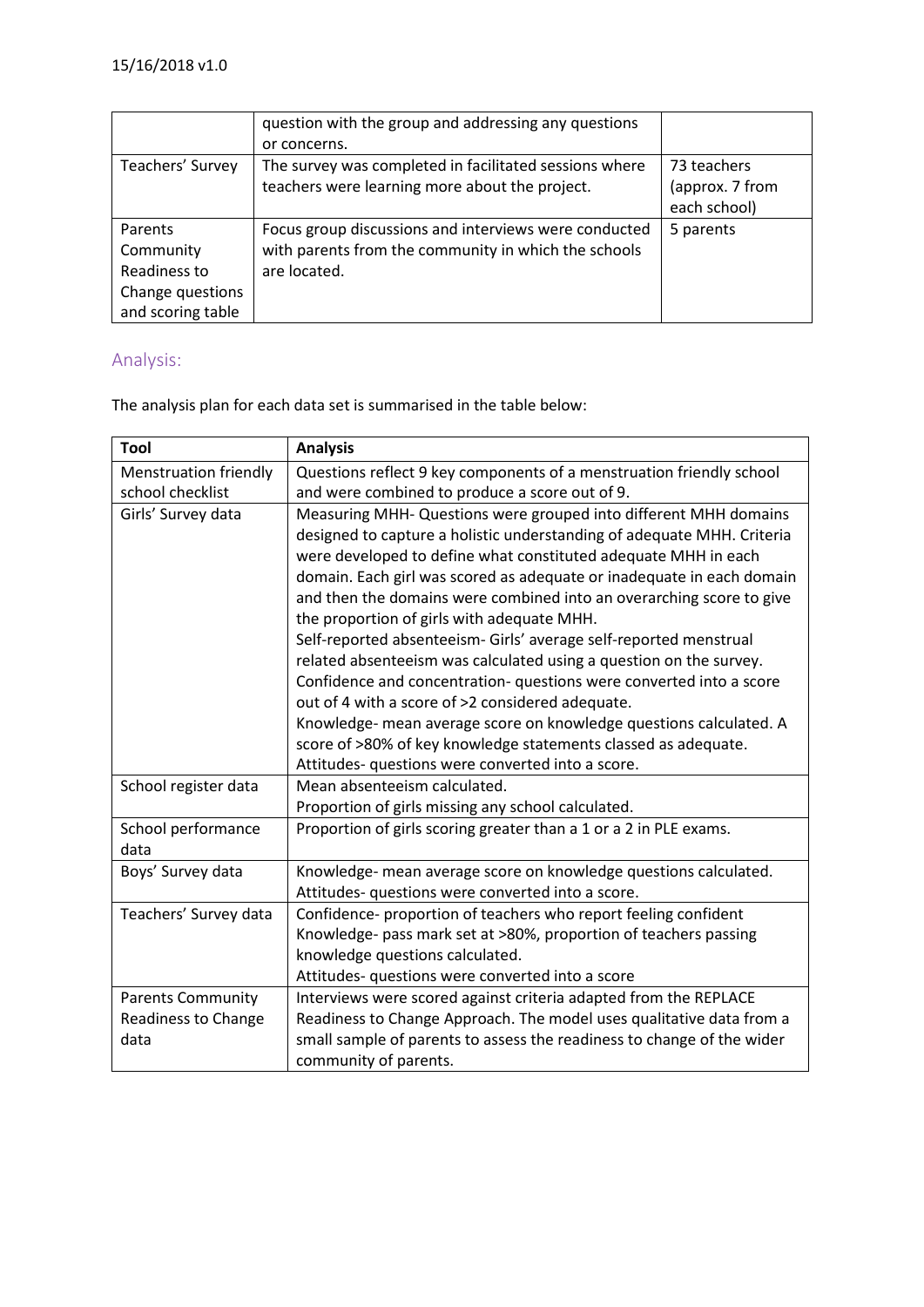# <span id="page-6-0"></span>Results:

1

#### *Girls' baseline MHH experiences and practices*

Six domains that constitute adequate MHH were developed (informed by the work of Hennegan et al.<sup>10</sup>) The use of domains is designed to enable a more holistic measurement of girls' menstruation experiences and a more accurate estimate of the scale of the challenges girls face. In addition, the domains move the focus away from a focus on product provision towards an intervention package rooted in an understanding of the root causes of inadequate MHH. This is an approach Irise's previous research has highlighted an urgent need for. The survey questions were designed to test these domains and criteria for what adequate MHH would mean under each domain were developed. These are summarised in the table below.

| Absorbent use, Frequency of absorbent change          | <b>Knowledge and attitudes</b>                        |                                            |
|-------------------------------------------------------|-------------------------------------------------------|--------------------------------------------|
| Adequate absorbent use means that girls' are          | Adequate knowledge means that girls                   |                                            |
| able to access purpose built products at least        | score >80% on key knowledge                           |                                            |
| some of the time and are not using products           | statements <sup>11</sup>                              |                                            |
| considered potentially harmful (natural materials     | Adequate attitudes mean that girls give               |                                            |
| e.g. leaves, mattress, toilet paper)                  |                                                       | responses to attitude scenarios that would |
| Adequate provision means that products are            | not harm themselves or others.                        |                                            |
| usually obtained from parents/caregivers rather       |                                                       |                                            |
| than peers or boyfriends.                             |                                                       |                                            |
| Adequate frequency of absorbent change means          |                                                       |                                            |
| girls are changing at least 3-4 times a day.          |                                                       |                                            |
| Washing and drying procedures and privacy             | <b>Self-reported health</b>                           |                                            |
| Adequate washing and drying means that girls          | Adequate means that girls are not                     |                                            |
| nearly always have enough soap and water to           |                                                       | reporting health-related symptoms during   |
| wash during their periods.                            | menstruation <sup>13</sup> (skin irritation/rashes in |                                            |
| When using reusable products, adequate means          |                                                       | pelvic area, bad smell/odour, depression)  |
| always washing and drying appropriately <sup>12</sup> |                                                       |                                            |
| <b>Education (school attendance and engagement)</b>   | Psychosocial (shame, insecurity, embarrassment)       |                                            |
| Adequate means usually able to participate in         | Adequate <sup>15</sup> means that girls usually feel  |                                            |
| class and answer the teacher's questions during       | comfortable and confident during                      |                                            |
| menstruation. <sup>14</sup>                           |                                                       | menstruation and are able to talk to peers |
| Adequate means not missing any school because         | and caregivers about menstruation.                    |                                            |
| of menstruation.                                      | Adequate means that girls are not                     |                                            |
|                                                       | reporting fear of staining or absorbent               |                                            |
|                                                       | falling out the underwear or                          |                                            |
|                                                       | embarrassment <sup>16</sup> .                         |                                            |

<sup>10</sup> Hennegan J, Dolan C, Wu M, et al Measuring the prevalence and impact of poor menstrual hygiene management: a quantitative survey of schoolgirls in rural Uganda. BMJ Open 2016;6:e012596. doi: 10.1136/bmjopen-2016-012596

<sup>&</sup>lt;sup>11</sup> Question 14 a)-f). Question designed to test key knowledge gaps identified in baseline work and validated in Ugandan context in previous work.

<sup>&</sup>lt;sup>12</sup> Washing with soap and water, drying outside, using when dry

 $13$  Any health-related symptom in response to question 20 (apart from a)) is inadequate

<sup>&</sup>lt;sup>14</sup> Score greater than 2/4 on concentration indicator (Question 13) is adequate

 $15$  A score of greater than 2/4 on confidence indicator (Question 12) is adequate

<sup>&</sup>lt;sup>16</sup> Answering 2 or more of c), e) or f) to Q20 is inadequate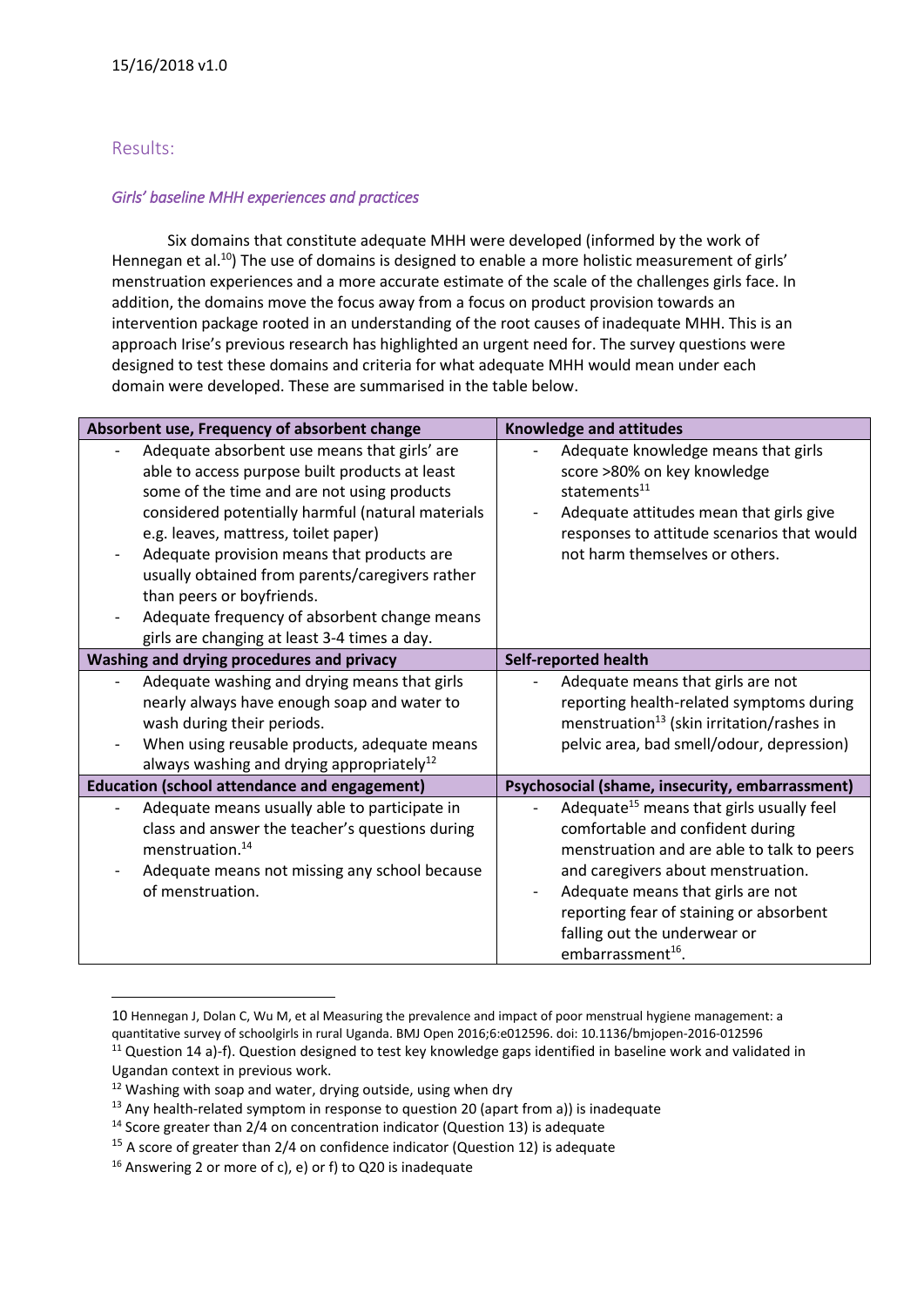**33% of girls meet the criteria for adequate absorbent use and frequency of absorbent change 10% of girls meet the criteria for adequate knowledge and attitudes** • 70% of girls using at least one purposebuilt product and not using potentially harmful improvised materials. • 80% of girls were obtaining products from appropriate caregivers. 52% of girls were able to change products at least 3-4 times a day. • 22% of girls scored more than 80% on the knowledge test. • 29% of girls demonstrate positive attitudes to menstruation. **24% of girls meet the criteria for adequate washing and drying procedures and privacy 47% of girls meet the criteria for adequate Self-reported health** • 38% of girls usually had enough soap and water to wash during their periods. • 47% of girls always follow appropriate washing and drying instructions for products. • 47% of girls did not self-report health related symptoms during menstruation. **40% of girls meet the criteria for adequate school attendance and engagement during menstruation 13% of girls meet the criteria for adequate psychosocial wellbeing during menstruation** • 63% were able to concentrate in class during menstruation. • 42% did not miss school during their periods. • 39% of girls felt confident during their period and were able to talk to caregivers. • 25% were not embarrassed or fearful or menstrual related accidents.

The baseline results for each domain are summarised below:

**Overall average MHH score: 1.76/6**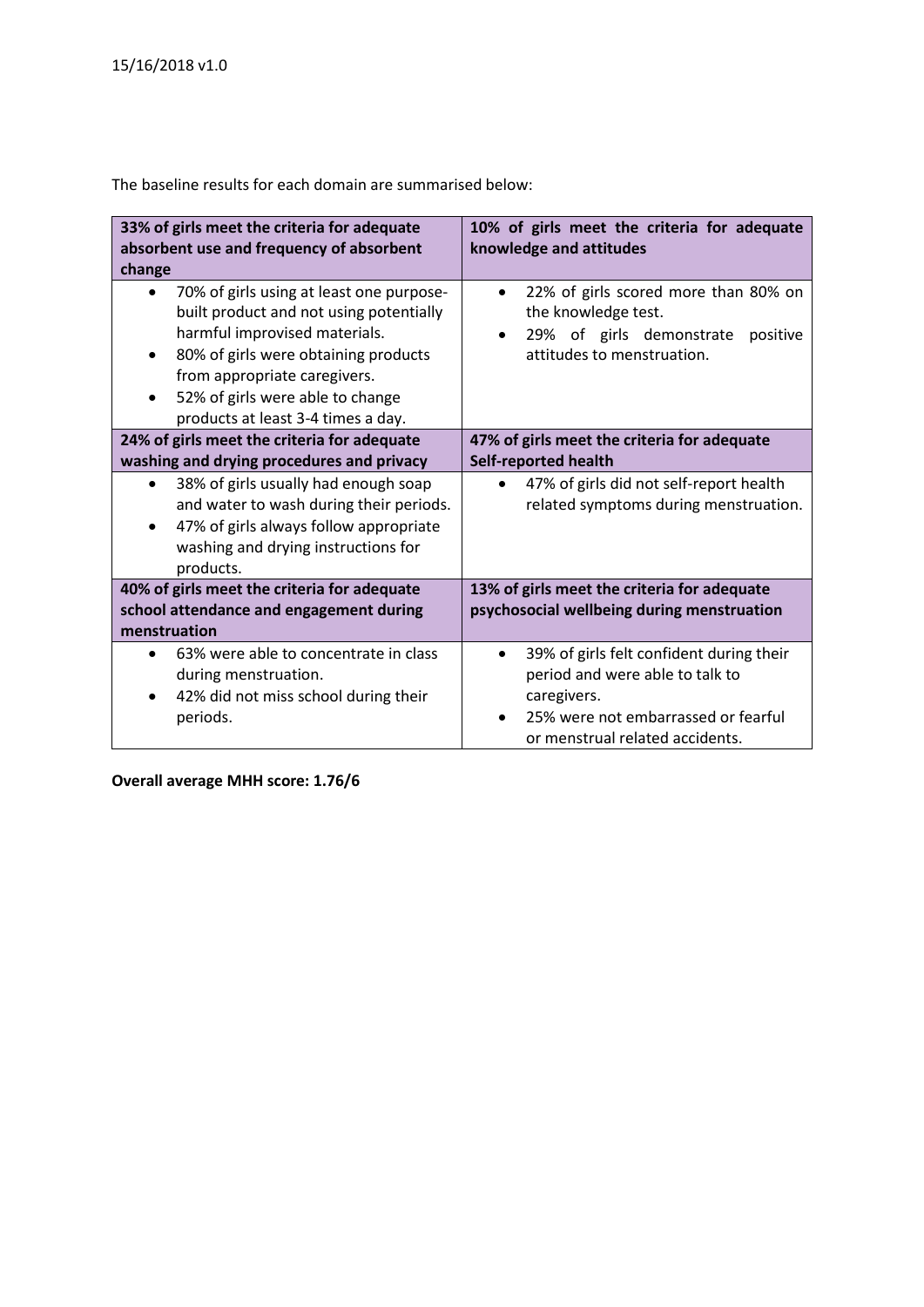$\overline{a}$ 

# *Characteristics of the target population including socioeconomic status and prevalence of disabilities.*



The graph below shows the results of the Lived Poverty Index $17$  for boys and girls.

The graph below shows the median Lived Poverty Score (LPS) for each school with 25% and 75% quartiles and the maximum and minimum values shown on the box and whisker plot.



<sup>&</sup>lt;sup>17</sup> Afrobarometer (2014). Surveys and Methods. [Online] Available at[: http://afrobarometer.org/surveys-and](http://afrobarometer.org/surveys-and-methods/questionnaires)[methods/questionnaires](http://afrobarometer.org/surveys-and-methods/questionnaires)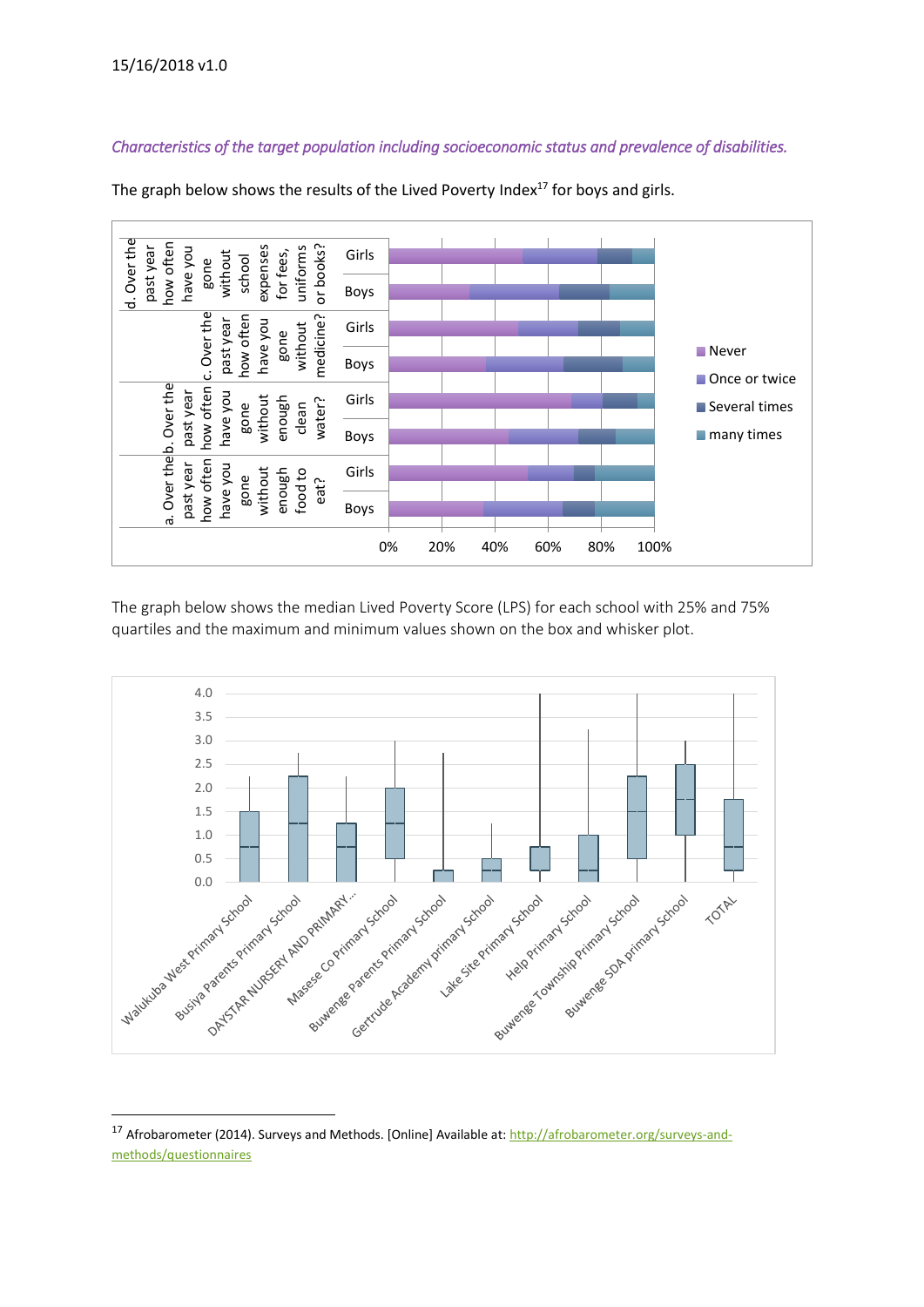

The graph below shows girls and boys responses to the Washington Group Short Set of questions:

*Understanding parents' baseline readiness to change and support for improving MHH* 

The qualitative data collected from a sample of parents was used to assess the wider community of parents "Readiness to Change" and support improving MHH for girls. The model is displayed on the following page: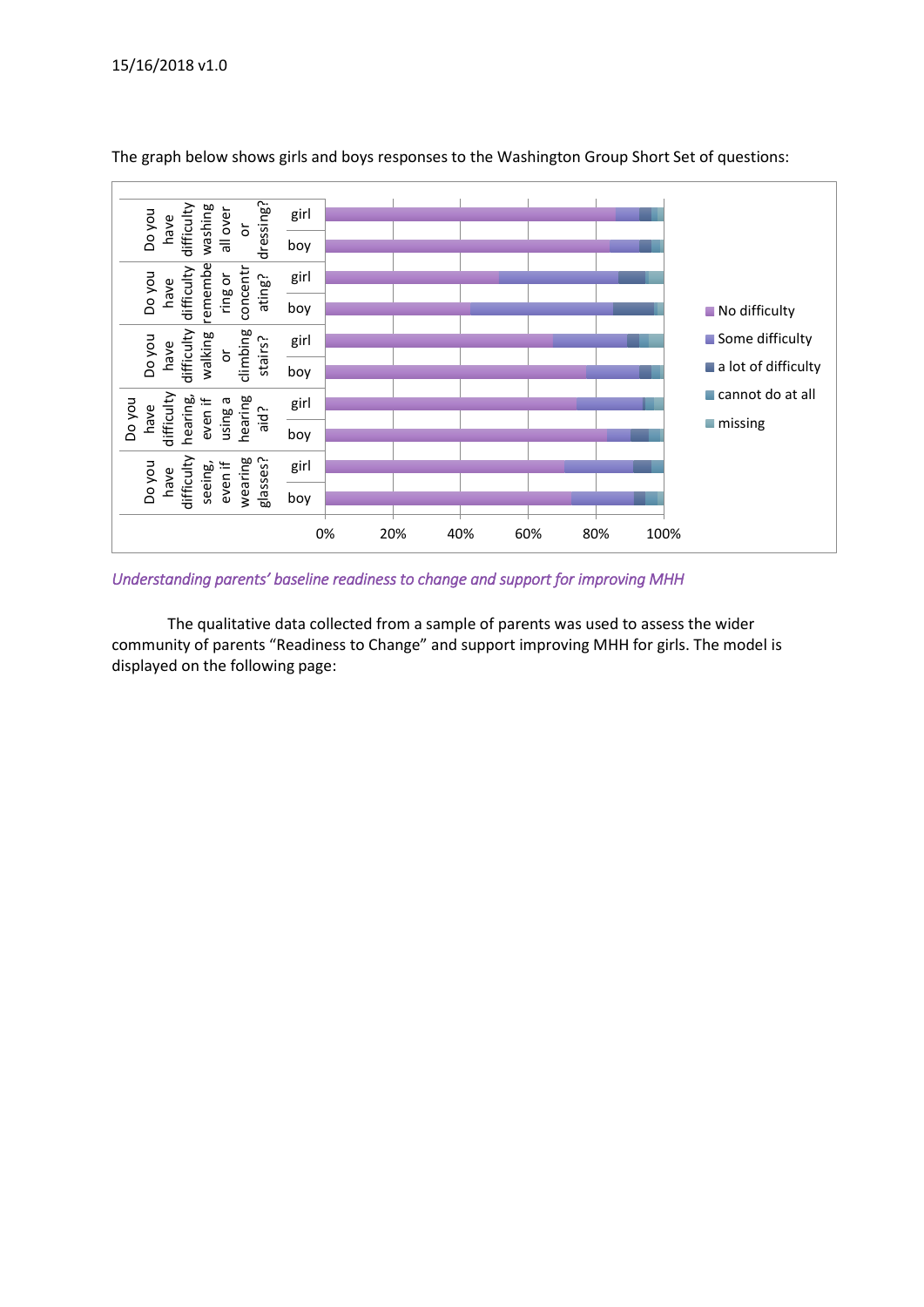| <b>Dimensions of Change</b>                                                         | $Low(1-5)$                                                                                                                                                                |                                       |                                 |                                                                                                                                                               |             |            |                                                                          |                            |                        |
|-------------------------------------------------------------------------------------|---------------------------------------------------------------------------------------------------------------------------------------------------------------------------|---------------------------------------|---------------------------------|---------------------------------------------------------------------------------------------------------------------------------------------------------------|-------------|------------|--------------------------------------------------------------------------|----------------------------|------------------------|
|                                                                                     | Medium (4-6)                                                                                                                                                              |                                       |                                 |                                                                                                                                                               |             |            |                                                                          |                            |                        |
|                                                                                     | High (7-9)                                                                                                                                                                |                                       |                                 |                                                                                                                                                               |             |            |                                                                          |                            |                        |
| A. Community Knowledge of Menstrual Hygiene<br><b>Management (MHM)</b>              |                                                                                                                                                                           |                                       |                                 |                                                                                                                                                               |             |            |                                                                          |                            |                        |
| B. Community belief systems and attitudes towards MHM                               |                                                                                                                                                                           |                                       |                                 |                                                                                                                                                               |             |            |                                                                          |                            |                        |
| C. Community Efforts to improve MHM                                                 |                                                                                                                                                                           |                                       |                                 |                                                                                                                                                               |             |            |                                                                          |                            |                        |
| D. Community Knowledge of the Efforts to improve MHM                                |                                                                                                                                                                           |                                       |                                 |                                                                                                                                                               |             |            |                                                                          |                            |                        |
| E. Community Leader's and Influential People's attitudes to<br><b>improving MHM</b> |                                                                                                                                                                           |                                       |                                 |                                                                                                                                                               |             |            |                                                                          |                            |                        |
| F. Community Resources Available to Support Efforts to<br>improve MHM               |                                                                                                                                                                           |                                       |                                 |                                                                                                                                                               |             |            |                                                                          |                            |                        |
| Stages of Community Readiness to end menstrual related                              | $\mathbf{1}$                                                                                                                                                              | $\overline{2}$                        | 3                               | 4                                                                                                                                                             | 5           | 6          | $\overline{7}$                                                           | 8                          | 9                      |
| discrimination                                                                      | No<br>community<br>awareness                                                                                                                                              | Community<br>denial/<br>resistance    | Vague<br>community<br>awareness | Preplanning                                                                                                                                                   | Preparation | Initiation | Stabilisation                                                            | Expansion                  | Community<br>ownership |
| Focus of Intervention                                                               | Increasing knowledge of MHM                                                                                                                                               |                                       |                                 | Changing attitudes and initiating behaviour<br>change concerning MHM                                                                                          |             |            | Supporting behaviour change                                              |                            |                        |
|                                                                                     | -building community cohesion<br>-increase knowledge of health & education<br>impacts<br>-Challenge belief systems underpinning<br>menstrual taboos and subsequent neglect |                                       |                                 | -identify and support community<br>leaders/champions<br>-Support efforts by developing appropriate<br>interventions<br>- Begin to harness community resources |             |            | -reinforce community efforts<br>-Continue to harness community resources |                            |                        |
| Social Norm Change                                                                  |                                                                                                                                                                           | Social norm supporting neglect of MHM |                                 | Social norm tipping point                                                                                                                                     |             |            |                                                                          | Social norm supporting MHM |                        |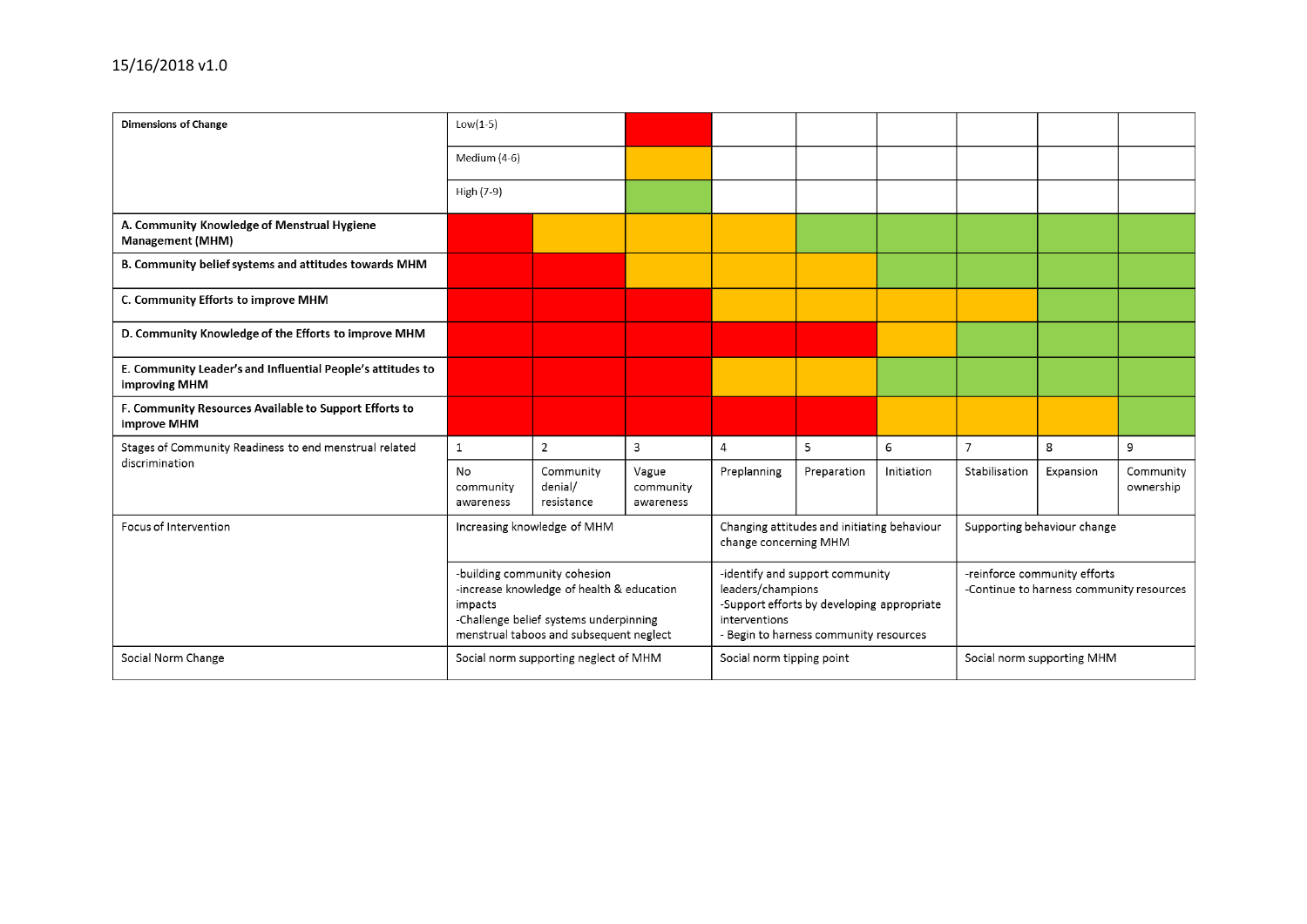The table below summarises the parents' overall score on each dimension of the Readiness to Change Model:

| <b>Dimension</b>                    | <b>Average Score</b> | <b>Meaning of Score</b>                     |
|-------------------------------------|----------------------|---------------------------------------------|
|                                     | out of 9             |                                             |
| Dimension A: Parents                | 4                    | Some parents know about the education       |
| Knowledge of MHM                    |                      | and health impacts but information is       |
|                                     |                      | lacking.                                    |
| Dimension B: Parents belief         | 4.5                  | Parents are concerned about MHM and are     |
| systems and attitudes to            |                      | beginning to reflect modest support efforts |
| MHM                                 |                      | to improve MHM.                             |
| <b>Dimension C: Parents Efforts</b> | 5                    | Efforts to improve MHM and support girls    |
| to improve MHM                      |                      | are being planned by parents.               |
| Dimension D: Parents                | 5                    | Some parents have basic knowledge about     |
| knowledge of efforts to             |                      | initiatives to improve                      |
| improve MHM                         |                      | MHM.                                        |
| Dimension E: Parents efforts        | 5                    | Some parents are actively investigating     |
| to mobilise resources to            |                      | how to get resources and make sure girls'   |
| improve MHM                         |                      | needs are prioritised.                      |

When combined, this indicates that parents are starting to change attitudes and initiate behaviour change on MHH on the readiness to change scale below:

| No                          | Denial/    | Vague                             | <b>Preplanning</b> Preparation  |  | Initiation I                   | Stabilisation | Expansion | Community |
|-----------------------------|------------|-----------------------------------|---------------------------------|--|--------------------------------|---------------|-----------|-----------|
| awareness                   | resistance | awareness                         |                                 |  |                                |               |           | ownership |
| Increasing knowledge of MHM |            | Changing attitudes and initiating |                                 |  | Supporting behaviour change to |               |           |           |
|                             |            |                                   | behaviour change concerning MHM |  | improve MHM                    |               |           |           |

#### *Current support for menstruation in schools*

This table summarises the components of the menstruation friendly school checklist.

| Component                           | <b>Scores</b>                                                   |
|-------------------------------------|-----------------------------------------------------------------|
| <b>Menstruation School Policies</b> | A score of 2 means that the school has written documents        |
|                                     | describing how they want to support girls during their period.  |
|                                     | A score of 1 means the school can demonstrate plans to put      |
|                                     | these documents in place.                                       |
| Provision of Emergency Pads         | A score of 2 means that the school is providing emergency pads. |
|                                     | A score of 1 means that the school can demonstrate plans to     |
|                                     | provide emergency pads.                                         |
| Establishing long term provision of | A score of 2 means that the school is working with parents to   |
| products                            | provide pupils with sanitary products.                          |
|                                     | A score of 2 means that the school can demonstrate plans to     |
|                                     | work with parents to provide pupils with sanitary products.     |
| Process for disposal of products    | A score of 1 means that the school has a preferred process for  |
|                                     | disposal of sanitary products.                                  |
|                                     | A score of 2 means that this process is usually followed.       |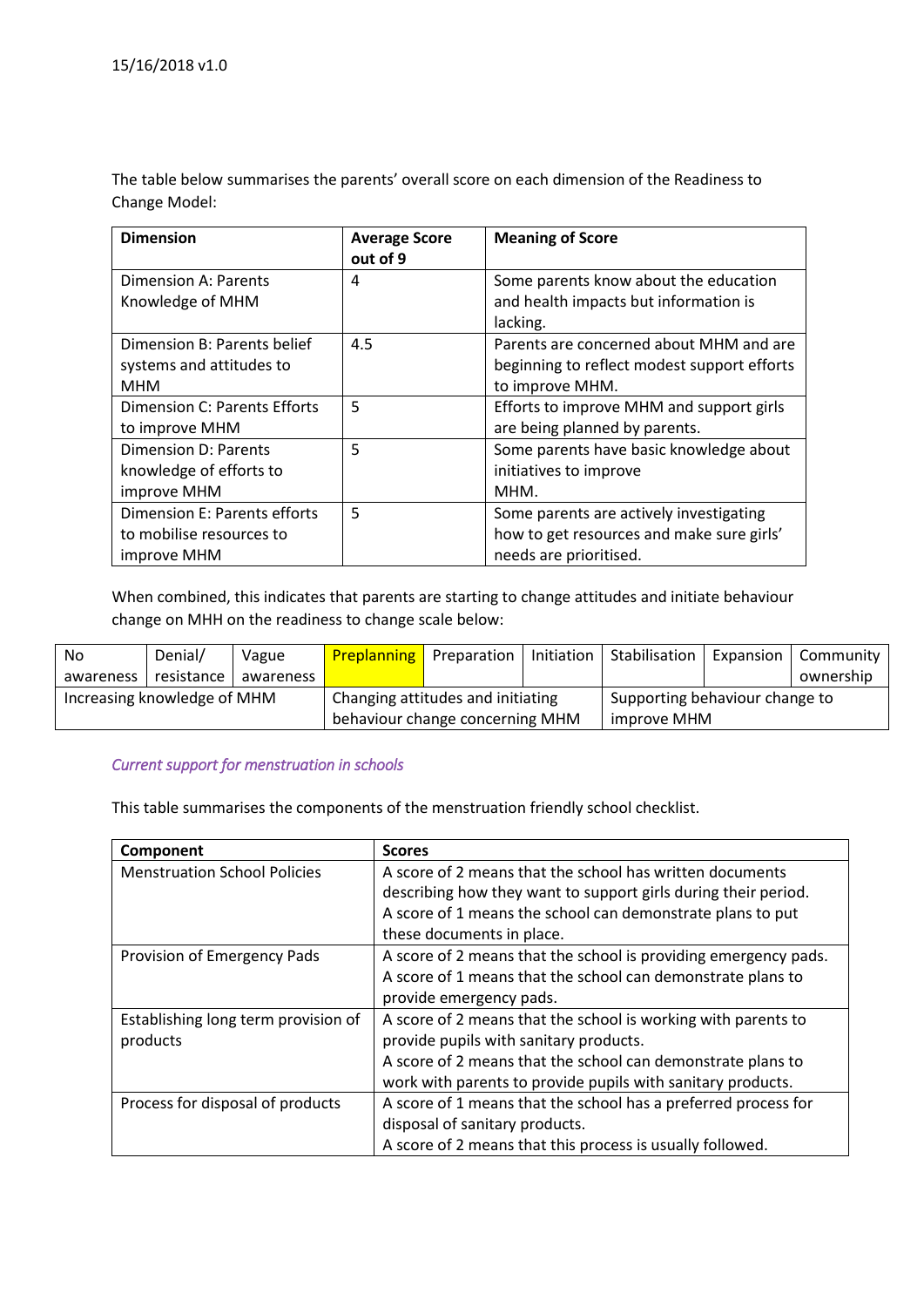| Working with parents to improve<br>facilities for adolescent girls | A score of 2 means that the school is working with parents to<br>improve facilities.<br>A score of 1 means that the school can demonstrate plans to<br>work with parents to improve facilities.                                                                                                         |
|--------------------------------------------------------------------|---------------------------------------------------------------------------------------------------------------------------------------------------------------------------------------------------------------------------------------------------------------------------------------------------------|
| Separate toilets for girls and boys                                | A score of 1 means that the school has separate toilets for girls<br>and boys.                                                                                                                                                                                                                          |
| Staff member assigned to support<br>girls during menstruation      | A score of 2 means that school has a nominated staff member<br>responsible for supporting girls during menstruation.<br>A score of 1 means that the school can demonstrate plans to<br>introduce this.                                                                                                  |
| <b>Gender Sensitive facilities</b>                                 | A score of 9 means that on inspection the school has clearly<br>marked toilets for boys and girls, a place/instructions about how<br>to dispose of sanitary products, toilets are clean & light with<br>locking doors and there is access to water, soap and toilet paper.<br>(each component scores 1) |

Results by school:

| Component/School           | <b>BPPS</b>    | <b>BPS</b>     | <b>BTMPS</b>   | <b>MCEPS</b>   | <b>HPS</b>      | <b>LSPS</b>    | <b>DNPS</b>    | <b>BWPPS</b>   | <b>GPS</b>     | <b>WWEPS</b>   |
|----------------------------|----------------|----------------|----------------|----------------|-----------------|----------------|----------------|----------------|----------------|----------------|
| <b>Menstruation School</b> | 2              | $\overline{2}$ | 1              | $\overline{2}$ | $\overline{2}$  | $\overline{2}$ | $\mathbf{1}$   | $\overline{2}$ | $\overline{2}$ | $\overline{2}$ |
| <b>Policies</b>            |                |                |                |                |                 |                |                |                |                |                |
| Provision of Emergency     | $\overline{2}$ | $\overline{2}$ | $\overline{2}$ | $\overline{2}$ | $\overline{2}$  | $\overline{2}$ | $\overline{2}$ | $\overline{2}$ | $\mathbf{1}$   | $\overline{2}$ |
| Pads                       |                |                |                |                |                 |                |                |                |                |                |
| Establishing long term     | $\overline{2}$ | $\overline{2}$ | $\overline{2}$ | $\overline{2}$ | $\overline{2}$  | $\overline{2}$ | $\overline{0}$ | $\overline{0}$ | $\overline{2}$ | $\overline{2}$ |
| provision of products      |                |                |                |                |                 |                |                |                |                |                |
| Process for disposal of    | $\overline{0}$ | $\overline{0}$ | $\overline{0}$ | $\overline{0}$ | $\overline{0}$  | $\overline{0}$ | $\overline{0}$ | $\overline{2}$ | $\overline{0}$ | $\overline{0}$ |
| products                   |                |                |                |                |                 |                |                |                |                |                |
| Working with parents to    | $\overline{0}$ | $\mathbf{1}$   | 1              | $\overline{1}$ | $\mathbf{1}$    | $\overline{0}$ | $\overline{0}$ | $\overline{0}$ | $\overline{0}$ | $\overline{0}$ |
| improve facilities for     |                |                |                |                |                 |                |                |                |                |                |
| adolescent girls           |                |                |                |                |                 |                |                |                |                |                |
| Separate toilets for girls | $\mathbf{1}$   | $\mathbf{1}$   | $\mathbf{1}$   | $\overline{1}$ | $\mathbf{1}$    | $\mathbf{1}$   | $\mathbf{1}$   | $\mathbf{1}$   | $\overline{0}$ | $\mathbf{1}$   |
| and boys                   |                |                |                |                |                 |                |                |                |                |                |
| Staff member assigned      | $\overline{0}$ | $\overline{0}$ | $\overline{0}$ | $\overline{0}$ | $\overline{0}$  | $\overline{0}$ | $\overline{2}$ | $\overline{2}$ | $\overline{2}$ | $\overline{2}$ |
| to support girls during    |                |                |                |                |                 |                |                |                |                |                |
| menstruation               |                |                |                |                |                 |                |                |                |                |                |
| <b>Gender Sensitive</b>    | $\overline{2}$ | 3              | $\overline{2}$ | 5              | $6\phantom{1}6$ | 5              | 5              | 8              | 5              | 6              |
| facilities                 |                |                |                |                |                 |                |                |                |                |                |
| TOTAL SCORE (out of 22)    | $\overline{9}$ | 11             | $\overline{9}$ | 13             | 14              | 12             | 11             | 17             | 12             | 15             |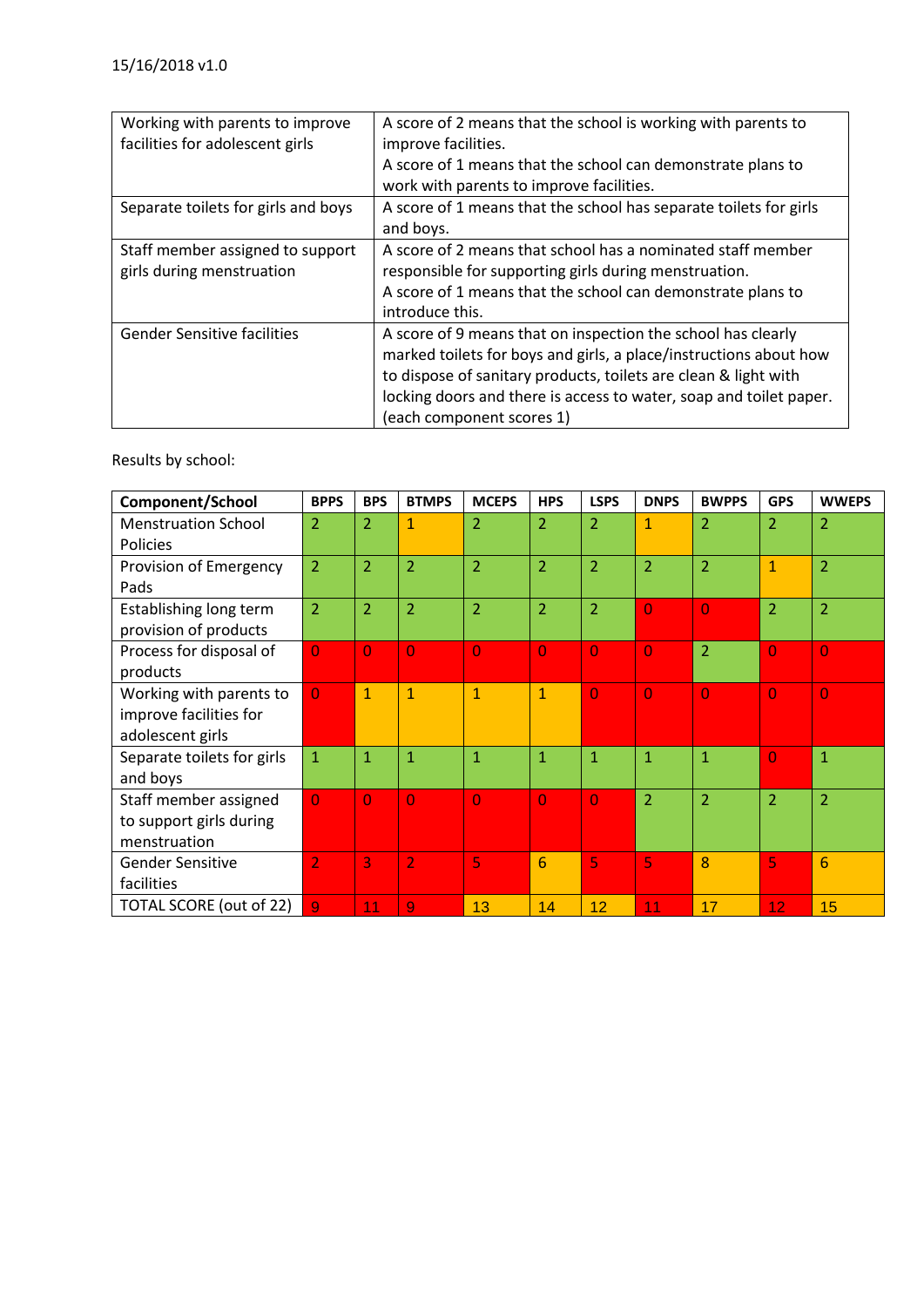*Establishing a project specific baseline for log frame indicators and updating milestones in the context of baseline* 

#### **Outputs:**

# *Output 1: Improved knowledge of, and attitudes towards menstruation and puberty in girls, boys, parents and teachers.*

*Output Indicator 1.1 Average girls and boys score in knowledge test*

| Baseline, June 2018     | Average girls' knowledge score is 62%.              |
|-------------------------|-----------------------------------------------------|
|                         | Average boys score is 63%                           |
| Milestone 1, April 2019 | Average girls' score>65%                            |
|                         | Average boys' score >65% immediately after teaching |
| Milestone 2, April 2020 | Average girls' score >70%                           |
|                         | Average boys' score >70% immediately after teaching |
| Target, June 2020       | Average girls' score >75%                           |
|                         | Average boys' score >75% 3-6 months after teaching  |

The indicator was changed from proportion of girls and boys scoring above a predefined threshold to improvement in average score on the knowledge test because this is a more sensitive measure of gradual change over the course of the program.

Girls' and boys' knowledge scores were comparable to original baseline. Milestones were revised to reflect gradual improvement throughout the life of the program.

*Output Indicator 1.2 Proportion of teachers' feeling confident to teach pupils about menstruation and puberty*

| Baseline, June 2018     | 30% (20/67) of teachers feel confident to teach about menstruation  |
|-------------------------|---------------------------------------------------------------------|
|                         | and puberty.                                                        |
| Milestone 1, April 2019 | >60% (30/50) of teachers feel confident to teach about menstruation |
|                         | and puberty after training                                          |
| Milestone 2, April 2020 | >80% (40/50) of teachers feel confident to teach about menstruation |
|                         | and puberty immediately after top-up training                       |
| Target, June 2020       | >70% (35/50) of teachers feel confident to teach about menstruation |
|                         | and puberty 6-12 months after training                              |

Milestones were revised to reflect a gradual increase during the program with a lower target for long term confidence compared to confidence immediately after training as there is likely to be some reduction over time.

*Output Indicator 1.3 Proportion of teachers' demonstrating sufficient knowledge of menstruation and puberty*

| Baseline, June 2018     | 0% (0/73) of teacher pass learning test.                           |
|-------------------------|--------------------------------------------------------------------|
| Milestone 1, April 2019 | >60% (30/50) teachers pass learning test immediately after trainin |
| Milestone 2, April 2020 | >80% (40/50) teachers pass learning test immediately after top-up  |
|                         | <b>training</b>                                                    |
| Target, June 2020       | >70% (35/50) pass learning test several months after training      |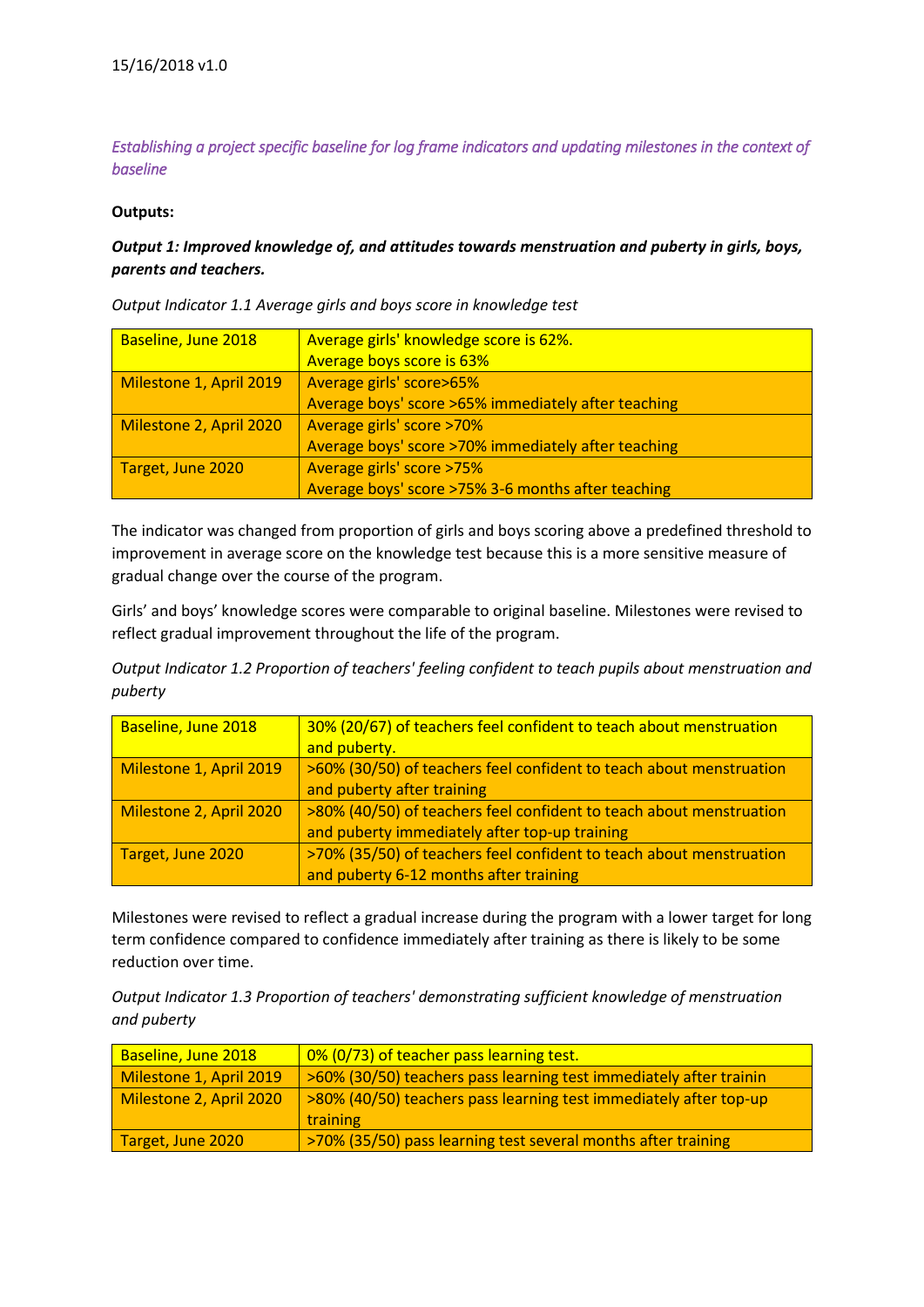Milestones were revised to reflect a gradual increase during the program with a lower target for long term knowledge retention compared to knowledge immediately after training as there is likely to be some reduction over time.

| Output Indicator 1.4: Proportion of boys demonstrating more positive attitudes to girls during |  |
|------------------------------------------------------------------------------------------------|--|
| menstruation                                                                                   |  |

| Baseline, June 2018     | 61% (67/110) of boys would never sit next to or talk to a girl during her<br>period.<br>78% (83/107) unable/unwilling to support a friend.<br>14% (16/112) would not respond in a supportive way to a girl staining<br>her skirt. |
|-------------------------|-----------------------------------------------------------------------------------------------------------------------------------------------------------------------------------------------------------------------------------|
| Milestone 1, April 2019 | >60% (60/100) of boys have a more positive attitude to girls during<br>menstruation after teaching                                                                                                                                |
| Milestone 2, April 2020 | >70% (70/100) of boys have a more positive attitude to girls during<br>menstruation after teaching                                                                                                                                |
| Target, June 2020       | >80% (80/100) of boys have a more positive attitude to girls during<br>menstruation 3-6 months after teaching                                                                                                                     |

### *Output Indicator 1.5:*

| Baseline, June 2018     | Overall Score 4, equivalent to Preplanning stage in Readiness to        |
|-------------------------|-------------------------------------------------------------------------|
|                         | <b>Change Mode</b>                                                      |
| Milestone 1, April 2019 | Overall Score 5, equivalent to Preparation stage in Readiness to Change |
|                         | Model                                                                   |
| Milestone 2, April 2020 | Overall Score 6, equivalent to Initiation stage in Readiness to Change  |
|                         | Model                                                                   |
| Target, June 2020       | Overall Score 6/7, equivalent to Stabilisation stage in Readiness to    |
|                         | <b>Change Model</b>                                                     |

The indicator was changed from "Proportion of parents supporting girls and boys during menstruation and puberty" to "Increase in parents' Readiness to Change score/stage (using adapted version of REPLACE Community Readiness Model)." Adapting the REPLACE approach enables us to assess attitude and behaviour shifts in the whole community through qualitative interviews with a small number of parents.

### *Output 2: Schools are better equipped to provide for girls during menstruation.*

*Output Indicator 2.1: Proportion of schools with menstruation friendly school facilities present*

| Baseline, June 2018     | Mean score on menstruation friendly school checklist is 4.5/9            |  |
|-------------------------|--------------------------------------------------------------------------|--|
| Milestone 1, April 2019 | Half of schools (5/10) started to make improvements to school            |  |
|                         | facilities.                                                              |  |
| Milestone 2, April 2020 | All schools (10/10) started to make improvements to school facilities.   |  |
| Target, June 2020       | All schools (10/10) score 8/9 on menstruation friendly school facilities |  |
|                         | checklist.                                                               |  |

This indicator uses the gender sensitive facilities component of the Menstruation Friendly School Checklist. School facilities are scored of out 9 following inspection by a project officer. New baseline comparable to original and original milestones are still applicable.

### *Output 3: Girls teacher and parents have improved access to products.*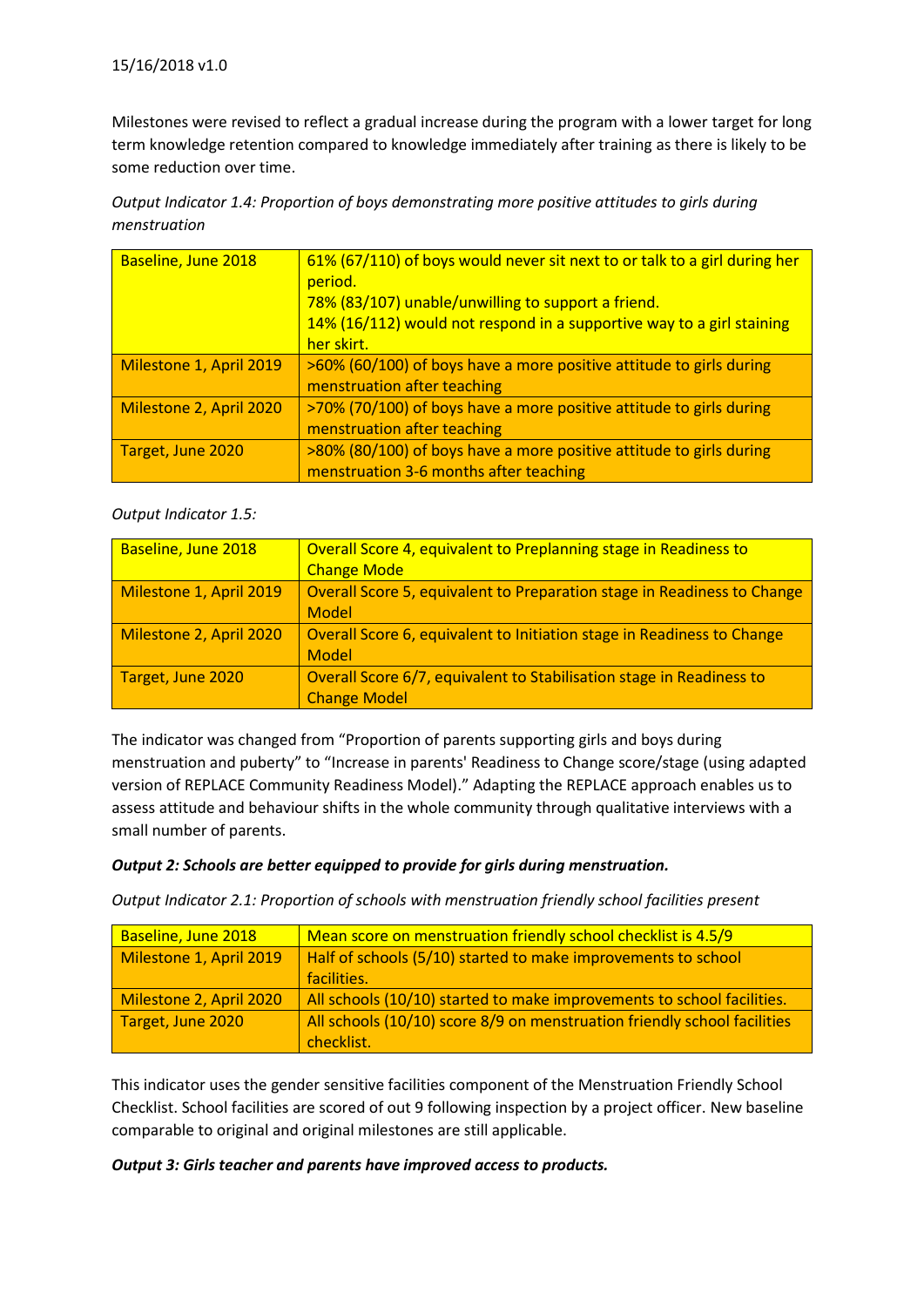| Baseline, June 2018     | No schools currently working with Irise entrepreneur.                 |
|-------------------------|-----------------------------------------------------------------------|
| Milestone 1, April 2019 | Half of schools (5/10) have begun discussions with Irise entrepreneur |
|                         | to provide long-term access to products                               |
| Milestone 2, April 2020 | All schools (10/10) have begun discussions with Irise entrepreneur to |
|                         | provide long-term access to products                                  |
| Target, June 2020       | All schools (10/10) have plan for long-term provision in place        |

*Output Indicator 3.1 Proportion of schools committing to provide access to products long-term*

No schools working with Irise entrepreneur to set-up access to products. Some schools have schemes to provide emergency pads or motivate parents to provide clean cloth.

#### **Outcome: Improvement in adolescent girls' school engagement as they are more confident and better able to concentrate and attend lessons during their periods.**

School attendance and performance measures were moved from the Outcome to the Impact level of the Log frame.

*Outcome Indicator 1: Proportion of girls reporting difficulty concentrating during menstruation.*

| Baseline, June 2018     | 59% (62/105) of girls report difficulty concentrating during    |
|-------------------------|-----------------------------------------------------------------|
|                         | menstruation.                                                   |
| Milestone 1, April 2019 | Cumulative 15% (9/100) reduction in girls reporting difficulty  |
|                         | concentrating during menstruation                               |
| Milestone 2, April 2020 | Cumulative 30% (17/100) reduction in girls reporting difficulty |
|                         | concentrating during menstruation                               |
| Target, June 2020       | Cumulative 50% (29/100) reduction in girls reporting difficulty |
|                         | concentrating during menstruation                               |

Milestones were revised to reflect a gradual reduction in the proportion of girls struggling to concentrate during menstruation.

*Outcome Indicator 2: Proportion of girls reporting higher levels of confidence during menstruation.*

| Baseline, June 2018     | 55% (55/99) of girls score less than 2/4 on confidence indicator. |
|-------------------------|-------------------------------------------------------------------|
| Milestone 1, April 2019 | >50% (50/100) of girls score 2 or greater on confidence during    |
|                         | menstruation indicator                                            |
| Milestone 2, April 2020 | >55%(55/100) of girls score 2 or greater on confidence during     |
|                         | menstruation indicator                                            |
| Target, June 2020       | >60%(60/100) of girls score 2 or greater on confidence during     |
|                         | menstruation indicator                                            |

Milestones were revised to reflect a gradual increase in girls' confidence throughout the project.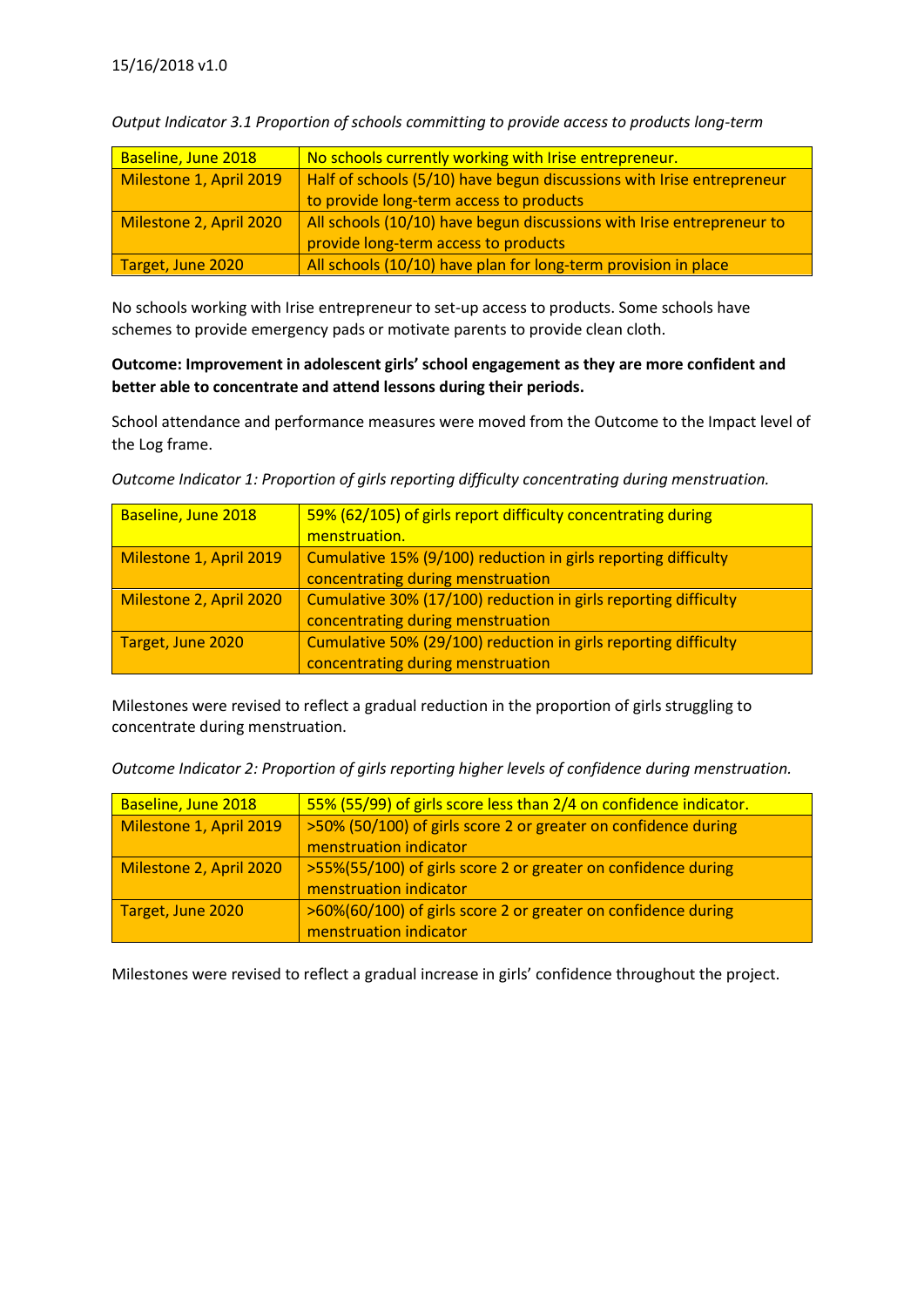# **Impact: Improved concentration and confidence leads to better school attendance and performance.**

| Baseline, June 2018     | 65% (197/304) of girls taking the exam at target schools achieved a 1-2 |
|-------------------------|-------------------------------------------------------------------------|
|                         | in PLE exams.                                                           |
| Milestone 1, April 2019 | >50% (50/100) of girls score 2 or greater on confidence during          |
|                         | menstruation indicator                                                  |
| Milestone 2, April 2020 | >55%(55/100) of girls score 2 or greater on confidence during           |
|                         | menstruation indicator                                                  |
| Target, June 2020       | >60%(60/100) of girls score 2 or greater on confidence during           |
|                         | menstruation indicator                                                  |

*Impact Indicator 1: Mean average school performance on national exams*

In order to calculate a mean average of individual pupils' scores, we would need access to each pupils' individual marks. It has not been possible to obtain these with proper consent, as those who have already sat national primary leaving exams left the school before the project started. Instead, schools have been able to share information about the total number of applicants who have achieved each grade. The indicator was changes to the proportion of girls sitting Primary Leaving Exams achieving a 1 or a 2 (the top 2 grades possible to obtain).

Milestones reflecting an improvement in the proportion of girls achieving a 1-2 in PLE exams in intervention schools at follow-up compared to baseline were added. However, this indicator will need to be interpreted in the context of drop out rates. If improved attendance reduces drop out, performance may worsen or stay the same as those who would otherwise have dropped are likely to be those who would struggle most to perform well in exams. We aim to analyse and interpret the data in the context of dropout rates.

| Baseline, June 2018     | Mean average self-reported menstrual related absenteeism of 1.17<br>days/month          |
|-------------------------|-----------------------------------------------------------------------------------------|
| Milestone 1, April 2019 | Cumulative 15% reduction in mean average self-reported menstrual<br>related absenteeism |
| Milestone 2, April 2020 | Cumulative 25% reduction in mean average self-reported menstrual<br>related absenteeism |
| Target, June 2020       | Cumulative 50% reduction in mean average self-reported menstrual<br>related absenteeism |

*Impact Indicator 2: Mean average school attendance in girls benefitting from the intervention*

Register data and self-reported absenteeism data were collected using surveys. Diary cards have not yet been completed. Data is summarised below:

| <b>Indicators</b>                                |                                              |  |
|--------------------------------------------------|----------------------------------------------|--|
| Proportion of girls reporting missing school due | 48% (23% missing 2 or more days each month)  |  |
| to their period                                  |                                              |  |
| Self-reported average number of days missed      | 0.99 (range 0-5), (Amongst those who miss at |  |
| due to menstruation                              | least some school due to menstruation, this  |  |
|                                                  | average increases to 1.97 days per month)    |  |
| Proportion of girls missing school according to  | 34% (12% missing 2 or more days each month)  |  |
| registers                                        |                                              |  |
| Average number of days missed according to       | 0.91 (range 0-16)                            |  |
| registers                                        |                                              |  |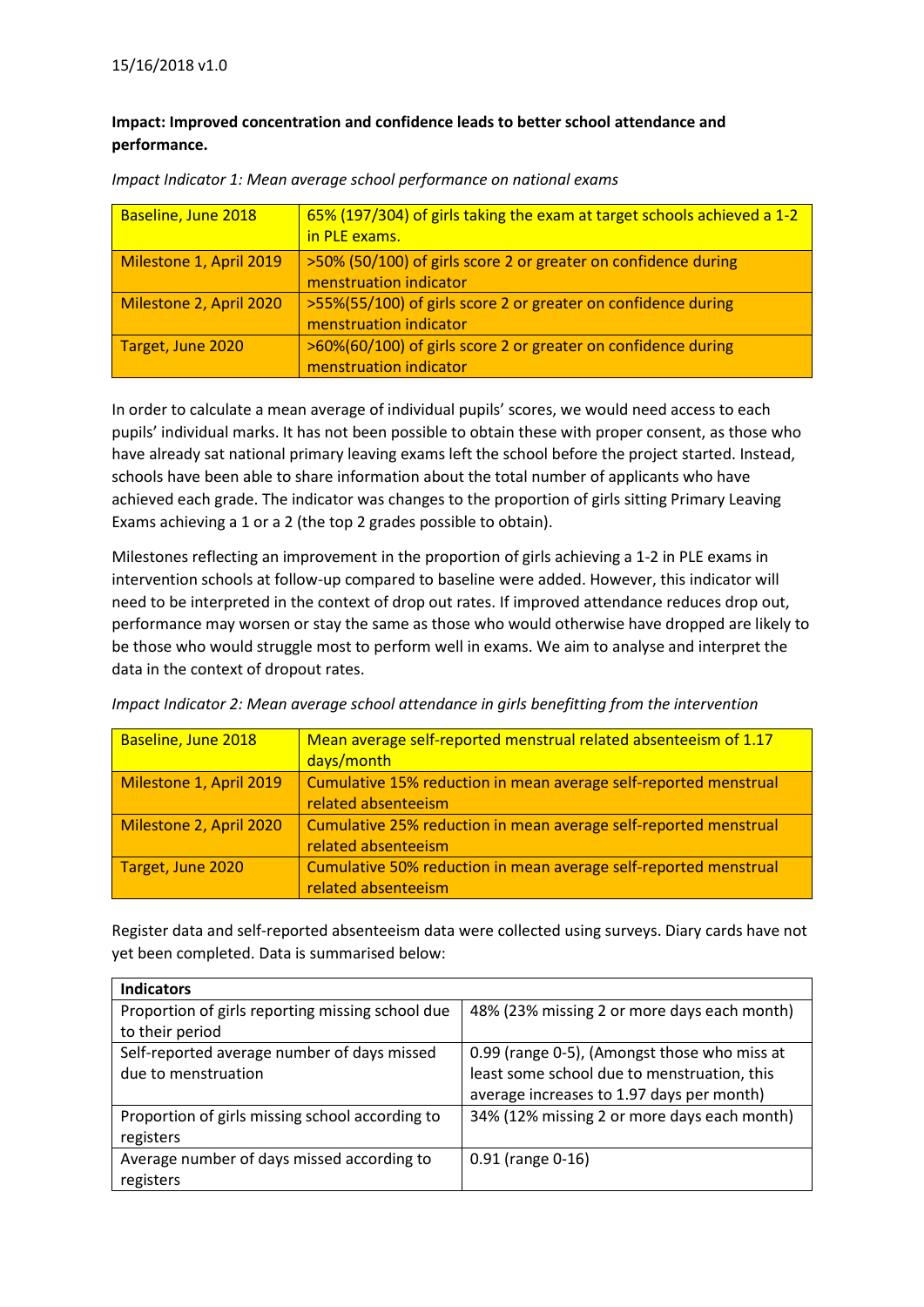Irise International will work with academics at the University of Sheffield to triangulate different measures of school attendance and menstrual related absenteeism.

Mean self-reported attendance data from the survey will be the main measure used to track this indicator. Data from diaries will also be included in late reports. The milestones were reviewed to reflect a percentage reduction rather than an absolute reduction.

#### <span id="page-17-0"></span>Discussion

**.** 

#### *Girls' baseline MHH experiences and practices*

Girls' baseline experiences of MHH are inadequate with an average overall score of 1.67/6. The most poorly scoring domains were knowledge and attitudes of and towards menstruation and psychosocial wellbeing, with 10% and 13% of girls meeting the criteria for adequate lived experience of MHH respectively. It is likely that these domains are closely linked, with lack of knowledges, menstrual myths and stigma driving girls' experiences of anxiety and embarrassment during menstruation. Across all 6 domains (absorbent use and frequency of change, knowledge and attitudes, washing and drying procedures and privacy, self-reported health, school engagement and psychosocial wellbeing during menstruation) the majority of girls were experiencing inadequate provision and support, resulting in negative experiences of menstruation. Of particular concern are the 20% of girls unable to obtain products from an appropriate caregiver who may be pressured to engage in transactional sex in order to obtain toiletries and other basic feminine hygiene needs, with anecdotal reports and some research reporting that this is taking place in similar situations and locations<sup>18</sup>.

#### *Characteristics of the target population including socioeconomic status and prevalence of disabilities.*

Girls reported lower levels of deprivation on the Lived Poverty Score (LPS) compared to boys. At least half of girls were struggling to access food, school equipment and medicine at least some of the time. 40% struggled to access clean water at least some of the time. Between 5-20% reported high levels of deprivation across the four areas and frequently struggled to access basic necessities. There was some variation in LPS across schools. Interestingly, the more well-off schools still contain groups of highly deprived students. The findings are consistent with the Afrobarometer's findings in this area, suggesting the schools are representative of the general population.

The population reported high levels of disability with between 13-30% of girls and boys experiencing some disability with seeing, walking, hearing, washing all over or dressing. 56% of boys and 46% of girls respectively reported some difficulty remembering or concentrating. A minority of pupils (between 1-4% across the different domains) were experiencing severe disability. Further analysis is needed at follow-up to investigate the interaction between disability and engagement in project activities and outcomes.

 $18$  A recent study found that 1 in 10 15 year old Kenyan school girls had engaged in transactional sex for pads; Phillips-Howard PA, Nyothach E, ter Kuile FO*, et al*. Menstrual cups and sanitary pads to reduce school attrition, and sexually transmitted and reproductive tract infections: a cluster randomised controlled feasibility study in rural Western Kenya. *BMJ Open* 2016;**6:**e013229. doi: 10.1136/bmjopen-2016-013229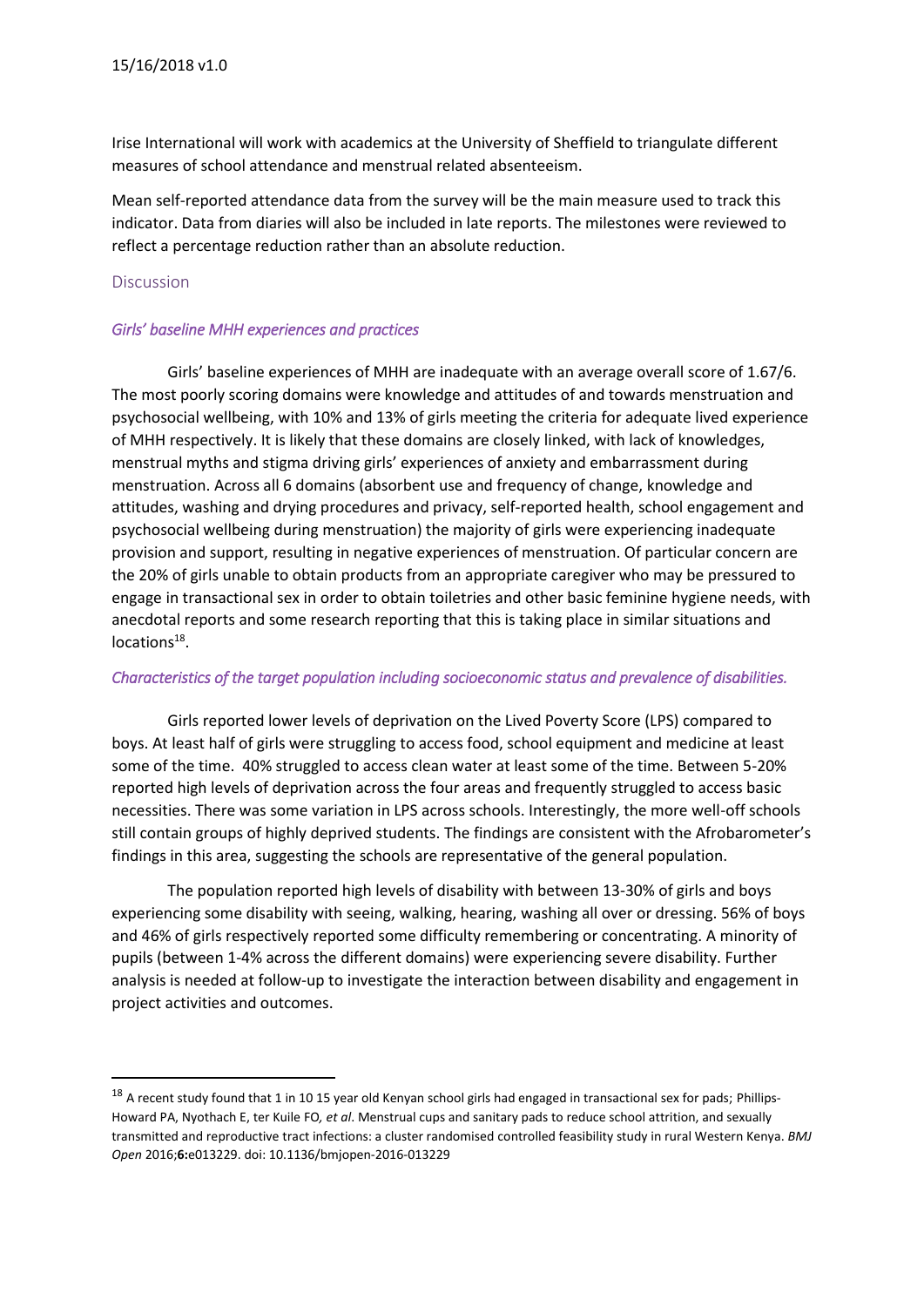#### *Understanding parents' baseline readiness to change and support for improving MHH*

The Readiness to Change Score reflects some awareness of MHH as an issue and suggests that any behaviour change interventions should be focused on recruiting and engaging community champions to support appropriate interventions and begin to mobilise community resources. The parents lowest score was on knowledge of MHH and its effects on education and health suggesting more information and education about this will help to move the parents and wider community through the cycle outlined in the Readiness to Change Model.

#### *Current support for menstruation in schools*

The majority of schools had started to think about supporting girls during menstruation through creating policies and attempting to provide emergency pads and some support accessing products. They scored poorly on considering disposal of products and working with parents to address the issue. Scores were also low on an objective assessment of school facilities (the inspection of the facilities focused on simple, low cost interventions to make facilities more menstruation friendly). The data highlights a need to focus on working with schools to engage parents and make tangible, simple improvements to school facilities. Half of schools did not have a named staff member responsible for supporting girls during menstruation. Introducing this may help to initiate efforts to work with staff and parents to improve the school environment.

# *Establishing a project specific baseline for log frame indicators and updating milestones in the context of baseline*

<span id="page-18-0"></span>The baseline was consistent with previous baseline work in Uganda. Teacher's knowledge continues to be measured by tracking the proportion of teachers who can pass a simple test. This is because their knowledge must be above a certain threshold in order to benefit pupils. For boys and girls, knowledge will be tracked as a mean score on a knowledge test as for this group overall improvement is more important for achieving impact than a pass/fail approach. A more holistic approach to capturing parents' attitudes and knowledge was introduced and has enabled a more in depth understanding of their readiness to address the issue. For school performance improvements will be measured against baseline rather than compared to a district average because a district average broken down by gender was not available. This is a less robust measure and follow-up data will need to be interpreted in the context of drop out rates and potential fluctuations in the difficulty of the exam. For school absenteeism, register and self-reported data was collected. Due to observed inaccuracies in the register data and significant amounts of missing data, self-reported absenteeism will be used as the made indicator for menstrual related absenteeism. Milestones were all reviewed in the context of the baseline and small adjustments made to reflect realistic improvements in the context of baseline performance.